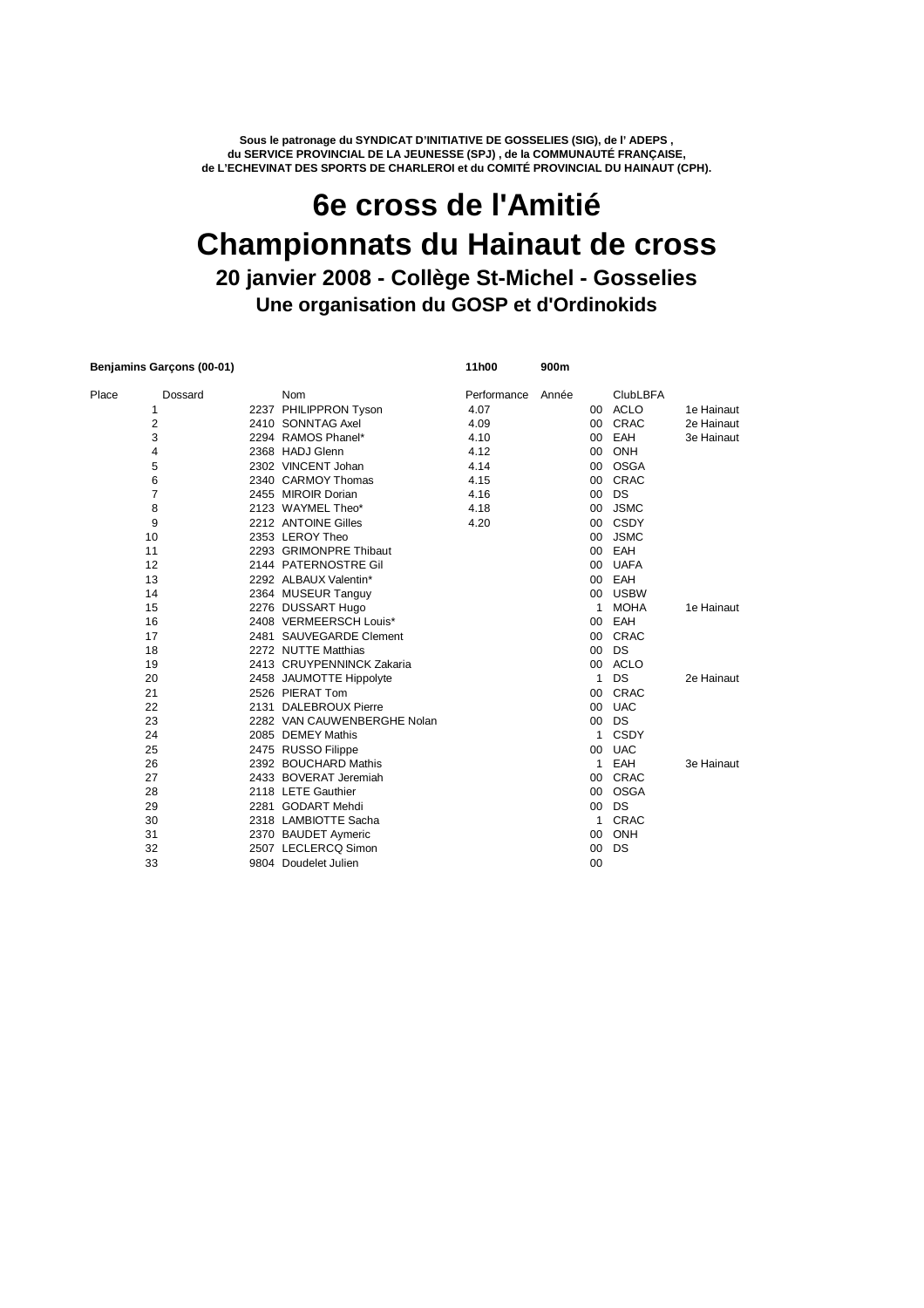| <b>Benjamins Garçons (99)</b> |                                | 11h05             | 900m  |    |                 |            |
|-------------------------------|--------------------------------|-------------------|-------|----|-----------------|------------|
| Place<br>Dossard              | Nom                            | Performance Année |       |    | <b>ClubLBFA</b> |            |
| 1                             | 2349 DEJEAN Quentin            | 3.52              |       | 99 | <b>MOHA</b>     | 1e Hainaut |
| 2                             | 2415 HUVELLE Joris             | 3.55              |       | 99 | <b>UAFA</b>     | 2e Hainaut |
| 3                             | 2645 MINTOGO EBANG Igor        | 3.57              |       | 99 | <b>ONH</b>      | 3e Hainaut |
| 4                             | 2318 HOVINE Felix              | 3.58              |       | 99 | <b>UAFA</b>     |            |
| 5                             | 2338 SEUTIN Bastien            | 4.03              |       | 99 | <b>MOHA</b>     |            |
| 6                             | 2341 CERAMI Manuel             | 4.06              |       | 99 | CRAC            |            |
| 7                             | 2619 PATINET Cyril             | 4.08              |       | 99 | <b>UAC</b>      |            |
| 8                             | 2331 ZGAJEWSKI Mederic         | 4.10              |       | 99 | <b>ACLO</b>     |            |
| 9                             | 2407 DUBUS Antoine             | 4.17              |       | 99 | EAH             |            |
| 10                            | 2128 DUDEK Antoine             | 4.23              |       | 99 | <b>JSMC</b>     |            |
| 11                            | 2504 DE TEMMERMAN Benoit       |                   |       | 99 | DS              |            |
| 12                            | 2629 TASIAUX Quentin           |                   |       | 99 | <b>UAC</b>      |            |
| 13                            | 2277 WALSH Nathan              |                   |       | 99 | MOHA            |            |
| 14                            | 2527 MOENS Tom                 |                   |       | 99 | CRAC            |            |
| 15                            | 2428 ROSITANO Theo             |                   |       |    | 99 CRAC         |            |
| 16                            | 2330 FOULON Aymeric            |                   |       |    | 99 ACLO         |            |
| 17                            | 2372 ANTOINE Valentin          |                   |       | 99 | ONH             |            |
| 18                            | 2429 PESTIEAU Laurent          |                   |       | 99 | <b>CRAC</b>     |            |
| 19                            | 2274 BARBIEUX Valentin         |                   |       | 99 | DS              |            |
| 20                            | 2366 TOUBEAU Thomas            |                   |       | 99 | DS              |            |
| 21                            | 2416 VANPEVENAGE Corentin      |                   |       | 99 | <b>UAFA</b>     |            |
| 22                            | 2512 TACK Pierre               |                   |       | 99 | <b>UAC</b>      |            |
| 23                            | 2233 VANDEMEULEBROECKE Quentin |                   |       |    | 99 UAFA         |            |
| 24                            | 2125 CLAUS Nathan              |                   |       | 99 | <b>JSMC</b>     |            |
| 25                            | 2616 CORDIER Clement           |                   |       | 99 | DS              |            |
| 26                            | 2311 LEVEQUE Arthur            |                   |       |    | 99 ACLO         |            |
| 27                            | 2305 TOEGAERT Remy             |                   |       | 99 | CRAC            |            |
| 28                            | 2238 MASALA Flavio             |                   |       | 99 | ACLO            |            |
| 29                            | 2440 BRUYNEEL Nathan           |                   |       |    | 99 EAH          |            |
| 30                            | 2439 GATEL Paul*               |                   |       |    | 99 EAH          |            |
| 31                            | 2414 BRUYERE Marco             |                   |       |    | 99 ACLO         |            |
| 32                            | 2560 BOCCART Antoine           |                   |       | 99 | <b>UAC</b>      |            |
| 33                            | 2310 HUBERT Gilles             |                   |       | 99 | ACLO            |            |
| 34                            | 2312 DELL ARIA Doriano         |                   |       |    | 99 ACLO         |            |
| Benjamines filles (00-01)     |                                | 11h10             | 900m  |    |                 |            |
| Dossard<br>Place              | Nom                            | Performance       | Année |    | <b>ClubLBFA</b> |            |
| 1                             | 2174 LOPEZ CASTELLANOS Fiona   | 4.22              |       |    | 00 MOHA         | 1e Hainaut |
| 2                             | 1952 DE BLED Kassandra         | 4.26              |       |    | 00 UAFA         | 2e Hainaut |
| 3                             | 2000 DELEERSNYDER Alisson      | 4.28              |       | 00 | <b>ACLE</b>     | 3e Hainaut |
| 4                             | 768 Oubouskour Samira          | 4.31              |       | 1  | ASSA            |            |
| 5                             | 2097 RICOUR Ophelie            | 4.33              |       |    | 00 EAH          |            |
| 6                             | 2142 PARDOMS Emilie            | 4.36              |       |    | 00 ACLE         |            |
| 7                             | 1958 LEFEBVRE Laurie           | 4.39              |       | 00 | <b>JSMC</b>     |            |
| 8                             | 2100 HEYMANS Emeline           | 4.42              |       |    | 00 OSGA         |            |
| 9                             | 2061 VAN DEN ABEELE Laure      | 4.44              |       |    | 00 ACLO         |            |
| 10                            | 2004 GHESQUIER Romane          |                   |       |    | 00 JSMC         |            |
| 11                            | 2020 VANDERELST Clarisse       |                   |       |    | 1 MOHA          | 1e Hainaut |
| 12                            | 2014 BELLE Zoe                 |                   |       |    | 00 CRAC         |            |
| 13                            | 1962 D HEYGERE Maia            |                   |       |    | 00 JSMC         |            |
| 14                            | 2077 NEIRYNCK Kathleen         |                   |       |    | 1 MOHA          | 2e Hainaut |
| 15                            | 2141 ROMMELAERE Clemence       |                   |       |    | 00 ACLE         |            |
| 16                            | 9802 Van Damme Ilona           |                   |       |    | 1 UAFA          | 3e Hainaut |
| 17                            | 2303 ALBERTUCCIO Zoe           |                   |       |    | 00 FLEU         |            |
| 18                            | 1964 JANSSENS Helene           |                   |       |    | 00 FLEU         |            |
| 19                            | 2086 POCHEZ Nora               |                   |       |    | 1 DS            |            |
| 20                            | 1988 DEHANNE Alexina           |                   |       |    | 00 ACTE         |            |
| 21                            | 2179 HANS Loise                |                   |       |    | 1 ACLE          |            |
| 22                            | 2369 DE STEFANO Marie          |                   |       |    | 00 DS           |            |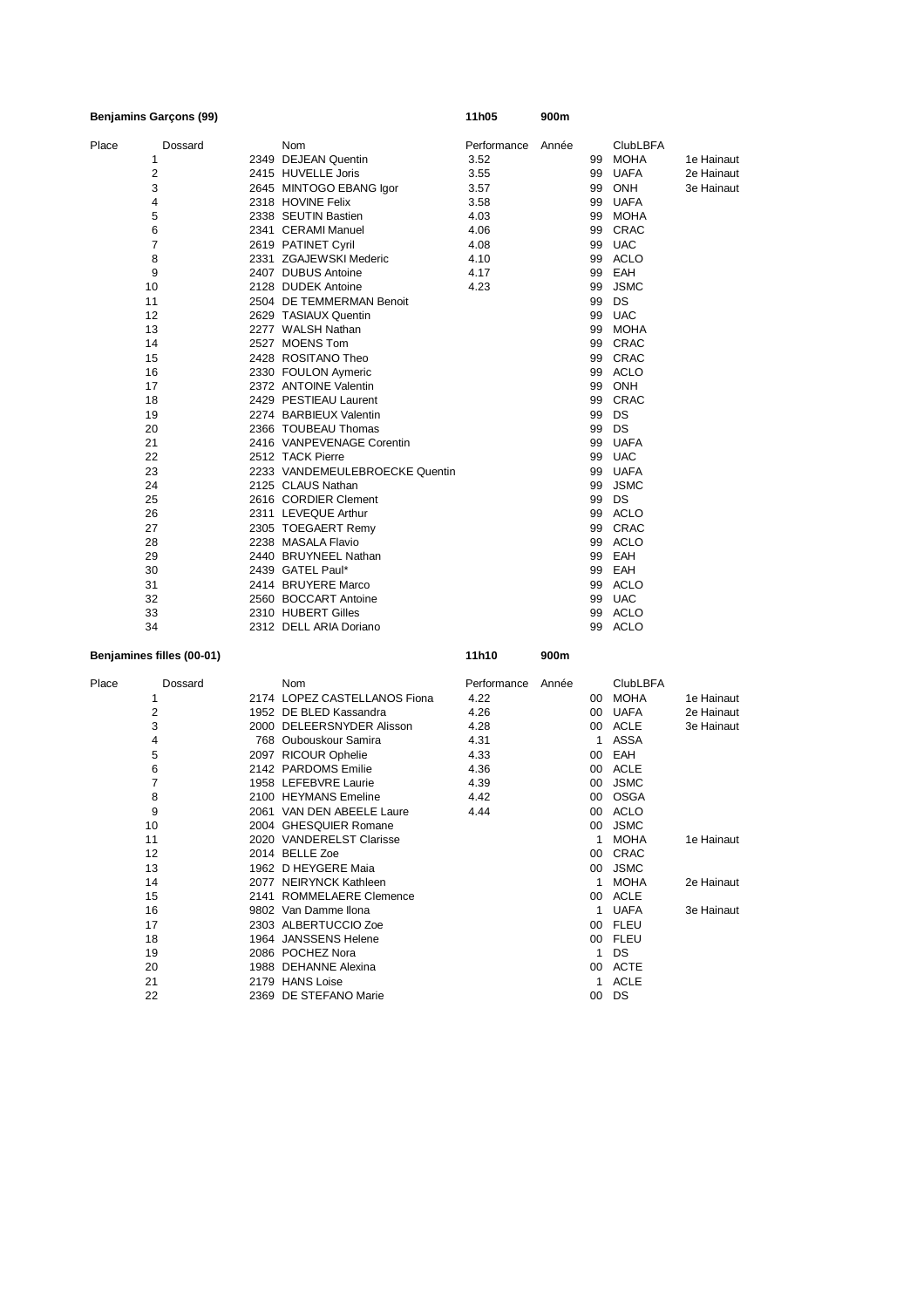|       | Benjamines filles (99) |  | 11h10                       | 900m              |       |          |                 |            |
|-------|------------------------|--|-----------------------------|-------------------|-------|----------|-----------------|------------|
| Place | Dossard                |  | Nom                         | Performance Année |       |          | <b>ClubLBFA</b> |            |
|       | 1                      |  | 2169 VANDENBROUCKE Cameron  | 4.02              |       | 99       | EAH             | 1e Hainaut |
|       | $\overline{2}$         |  | 2168 BOSSUT Olympe*         | 4.08              |       | 99       | EAH             | 2e Hainaut |
|       | 3                      |  | 2075 LEROY Mailys           | 4.13              |       | 99       | <b>MOHA</b>     | 3e Hainaut |
|       | 4                      |  | 2010 VANDERELST Nele        | 4.14              |       | 99       | MOHA            |            |
|       | 5                      |  | 2202 SIX Sofia              | 4.26              |       | 99       | EAH             |            |
|       | 6                      |  | 766 Oubouskour Oumaima      | 4.26              |       | 99       | ASSA            |            |
|       | 7                      |  | 9801 Sinty Salome           | 4.29              |       | 99       |                 |            |
|       | 8                      |  | 2062 DI GIUSEPPE Cloe       | 4.37              |       | 99       | ACLO            |            |
|       | 9                      |  | 2118 DE VOS Marion          | 4.55              |       | 99       | <b>ACLE</b>     |            |
|       | 10                     |  | 2274 PERROT Laureen         | 4.55              |       | 99       | OSGA            |            |
|       | 11                     |  | 2226 CACCO Doriana          |                   |       | 99       | <b>UAC</b>      |            |
|       | 12                     |  | 2261 CLEMENT Oceane         |                   |       |          | 99 CRAC         |            |
|       | 13                     |  | 2723 Debacker Sien          |                   |       |          | 97 MACW         |            |
|       | 14                     |  | 2197 DEWITTE Sophie         |                   |       | 99       | CRAC            |            |
|       | 15                     |  | 2108 CHERCHI Sarah          |                   |       |          | 99 ACLO         |            |
|       | Pupilles garçons (98)  |  |                             | 11h15             | 900m  |          |                 |            |
| Place | Dossard                |  | Nom                         | Performance       | Année |          | <b>ClubLBFA</b> |            |
|       | 1                      |  | 5192 EMPIS Nemo*            | 3.32              |       | 98       | EAH             | 1e Hainaut |
|       | 2                      |  | 5147 VERSTRAETE Edouard     | 3.39              |       | 98       | <b>USTA</b>     | 2e Hainaut |
|       | 3                      |  | 5432 KORTLEVEN Xavier       | 3.40              |       |          | 98 GOSP         | 3e Hainaut |
|       | 4                      |  | 5173 HADJ Quentin           | 3.45              |       | 98       | ONH             |            |
|       | 5                      |  | 4946 DEBOSSCHERE Clement    | 3.50              |       |          | 98 UAFA         |            |
|       | 6                      |  | 5339 ALBERTUCCIO Alix       | 3.56              |       |          | 98 FLEU         |            |
|       | 7                      |  | 4973 GHISLAIN William       | 3.57              |       | 98       | <b>UAC</b>      |            |
|       | 8                      |  | 4974 MOMMAERTS Jason        | 3.58              |       |          | 98 UAC          |            |
|       | 9                      |  | 5132 VLASSCHAERT Corentin   | 4.02              |       |          | 98 ACLO         |            |
|       | 10                     |  | 5068 MENTEN Lucas           | 4.03              |       |          | 98 DS           |            |
|       | 11                     |  | 5071 NUTTE Jean Baptiste    |                   |       |          | 98 DS           |            |
|       | 12                     |  | 5174 HOGNE Florian          |                   |       |          | 98 ONH          |            |
|       | 13                     |  | 5309 PROVINS Benjamin       |                   |       |          | 98 ACLE         |            |
|       | 14                     |  | 5086 BOUCHARD Amaury        |                   |       |          | 98 EAH          |            |
|       | 15                     |  | 5103 LEVEQUE Louis          |                   |       |          | 98 ACLO         |            |
|       | 16                     |  | 5223 VANDEVOORDE Mathias    |                   |       |          | 98 CRAC         |            |
|       | 17                     |  | 5176 ANTOINE Corentin       |                   |       |          | 98 ONH          |            |
|       | 18                     |  | 4970 BAUDUIN Bastien        |                   |       |          | 98 CRAC         |            |
|       | 19                     |  | 5143 MARLIER Cyril          |                   |       |          | 98 CRAC         |            |
|       | 20                     |  | 5076 MARTIN Pierre Olivier  |                   |       |          | 98 MOHA         |            |
|       | 21                     |  | 5230 AUQUIER Florent        |                   |       | 98       | MOHA            |            |
|       | 22                     |  | 5085 VANDAMME Pierre Henri* |                   |       |          | 98 EAH          |            |
|       | 23                     |  | 4961 HUGE Maxime            |                   |       |          | 98 ACTE         |            |
|       | 24                     |  | 5402 AMAND Martin           |                   |       | 98       | FLEU            |            |
|       | 25                     |  | 5069 PORTIER Valentin       |                   |       |          | 98 DS           |            |
|       | 26                     |  | 4927 BRAEM Mathieu          |                   |       | 98       | <b>JSMC</b>     |            |
|       | 27                     |  | 5282 PERMENTIER Benjamin    |                   |       | 98       | CRAC            |            |
|       | 28                     |  | 5239 ANDRY Norman           |                   |       |          | 98 DS           |            |
|       | 29                     |  | 5077 DE STEFANO Pierre      |                   |       |          | 98 DS           |            |
|       | 30                     |  | 5361 DESWARTE Thibaut*      |                   |       | 98       | EAH             |            |
|       | 31                     |  | 5072 GUERY Baptiste         |                   |       | 98       | DS              |            |
|       | 32                     |  | 5232 BRAEM Victorien        |                   |       | 98       | EAH             |            |
|       | 33<br>34               |  | 9805 Doudelet Florent       |                   |       | 98<br>98 | <b>ACLE</b>     |            |
|       |                        |  | 4910 HANS Romain            |                   |       |          |                 |            |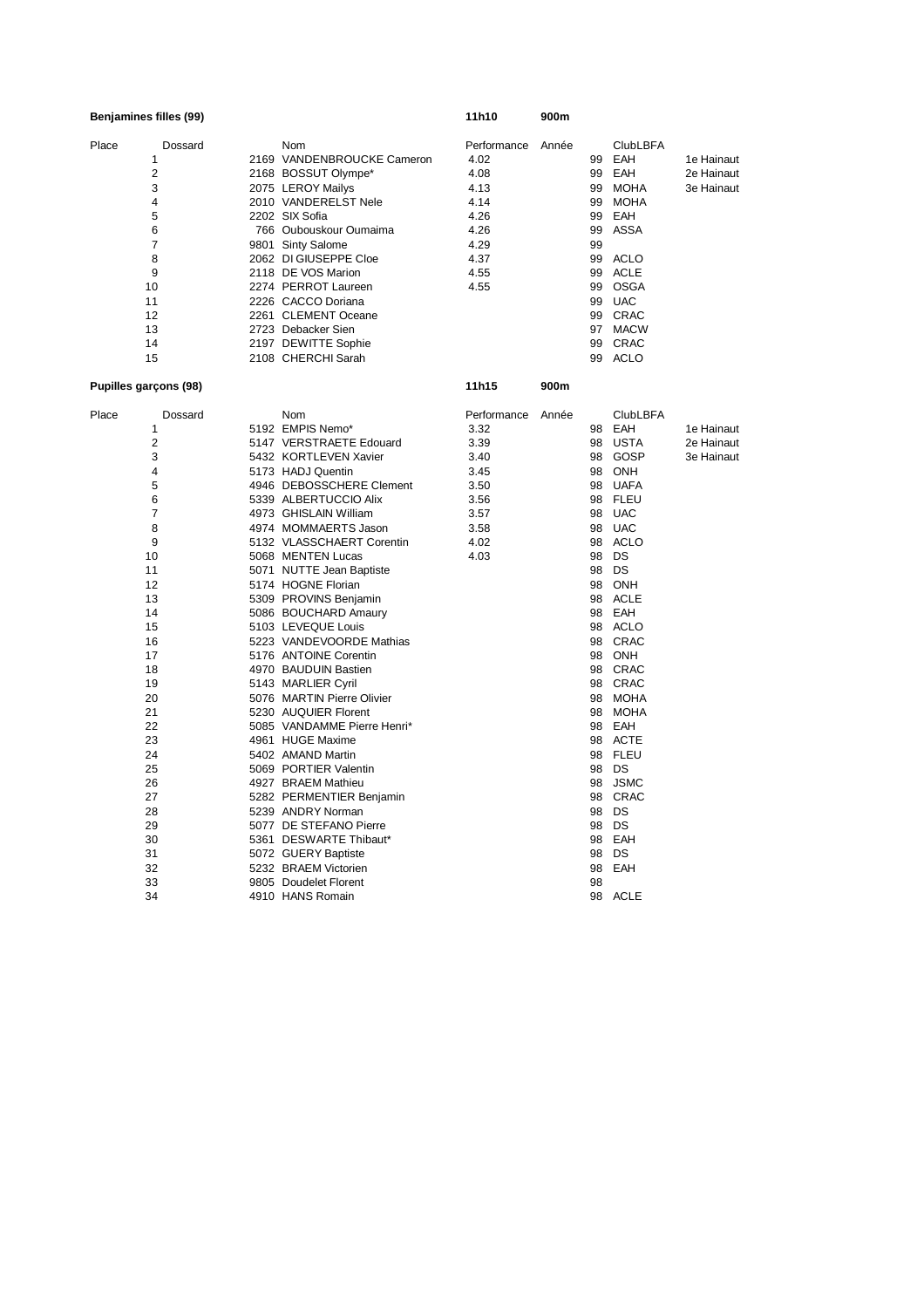|                      | Pupilles garçons (97) |                          | 11h20        | 900m  |    |                 |            |
|----------------------|-----------------------|--------------------------|--------------|-------|----|-----------------|------------|
| Place                | Dossard               | Nom                      | Performance  | Année |    | <b>ClubLBFA</b> |            |
|                      | 1                     | 4931 KUCKART Eric        | 3.23         |       |    | 97 UAC          | 1e Hainaut |
|                      | $\overline{2}$        | 5154 BETHUNE Guillaume   | 3.25         |       |    | 97 UAFA         | 2e Hainaut |
|                      | 3                     | 5067 COLQUHOUN Timote    | 3.34         |       |    | 97 DS           | 3e Hainaut |
|                      | 4                     | 5254 MERCELIS Lucas      | 3.38         |       |    | 97 CSDY         |            |
|                      | 5                     | 5021 BARA Victor         | 3.44         |       |    | 97 USTA         |            |
|                      | 6                     | 4930 DALEBROUX Thomas    | 3.46         |       |    | 97 UAC          |            |
|                      | 7                     | 5140 DUTRIEUX Gilles     | 3.50         |       |    | 97 MOHA         |            |
|                      | 8                     | 4926 LEFEBVRE Robin      | 3.53         |       |    | 97 JSMC         |            |
|                      | 9                     | 4909 PICRARD Ralph       | 3.55         |       |    | 97 UAC          |            |
|                      | 10                    | 4860 TRIFIN Alexandre    | 3.56         |       |    | 97 ACLE         |            |
|                      | 11                    | 5036 VAN DAMME Maxime    |              |       |    | 97 UAFA         |            |
|                      | 12                    | 4985 ANDRE Jeremy        |              |       |    | 97 MOHA         |            |
|                      | 13                    | 4890 FLOCK Batiste       |              |       |    | 97 CSDY         |            |
|                      | 14                    | 4929 DALEBROUX Antoine   |              |       |    | 97 UAC          |            |
|                      | 15                    | 5155 ROMMELAERE Florian  |              |       |    | 97 ACLE         |            |
|                      | 16                    | 5310 D HAESE Valere      |              |       |    | 97 ACLE         |            |
|                      | 17                    | 5280 CHAMPION Flavian    |              |       |    | 97 UAC          |            |
|                      | 18                    | 4908 GOBERT Guillaume    |              |       |    | 97 UAC          |            |
|                      | 19                    | 5070 BENVENUTO Guillaume |              |       |    | 97 DS           |            |
|                      | 20                    | 5360 CROIX Gauthier      |              |       |    | 97 UAC          |            |
|                      | 21                    | 4862 MARQUEBREUCQ Ticky  |              |       |    | 97 ACLE         |            |
|                      | 22                    | 4907 DEGUELDRE Simon     |              |       | 97 | UAC             |            |
|                      | 23                    | 4933 VANDEN BRANDE Hugo  |              |       |    | 97 UAC          |            |
|                      | 24                    | 5227 CRAHAY Quentin      |              |       | 97 | <b>JSMC</b>     |            |
|                      | 25                    | 5144 MARLIER Alexandre   |              |       |    | 97 CRAC         |            |
|                      | 26                    | 4981 GILBERT Youri       |              |       |    | 97 ACLO         |            |
|                      | 27                    | 5224 ROSITANO Luca       |              |       |    | 97 CRAC         |            |
|                      | 28                    | 4932 VANDEN BRANDE Erwin |              |       |    | 97 UAC          |            |
|                      | 29                    | 4972 JUHASZ Aurelien     |              |       | 97 | <b>UAC</b>      |            |
|                      | 30                    | 5092 TOEGAERT Thomas     |              |       |    | 97 CRAC         |            |
| Pupilles filles (98) |                       |                          | 11h25        | 900m  |    |                 |            |
| Place                | Dossard               | Nom                      | Performance  | Année |    | <b>ClubLBFA</b> |            |
|                      | 1                     | 4652 ANTOINE Elise       | 3.57         |       |    | 98 CSDY         |            |
|                      | $\overline{2}$        | 4527 DEMEY Morgane       | 3.59         |       |    | 98 CSDY         |            |
|                      | 3                     | 4655 VANHERPE Ophelie    | 4.02         |       | 98 | USTA            | 1e Hainaut |
|                      | 4                     | 4601 DEMEY Manon         | 4.03         |       | 98 | <b>JSMC</b>     | 2e Hainaut |
|                      | 5                     | 4785 CLAISSE Emma        | 4.04         |       | 98 | UAFA            | 3e Hainaut |
|                      | 6                     | 4779 FEVRIER Pauline     | 4.06         |       |    | 98 CRAC         |            |
|                      | 7                     | 4524 SAVARY Fanny        |              |       |    | 98 CSDY         |            |
|                      | 8                     | 4775 DUFOUR Chloe        | 4.09<br>4.10 |       |    | 98 MOHA         |            |
|                      |                       |                          |              |       |    |                 |            |
|                      | 9                     | 4507 MOURY Marie Emma    | 4.13         |       | 98 | ACLE            |            |
|                      | 10                    | 4548 DELCOURT Melanie    | 4.13         |       | 98 | OSGA            |            |
|                      | 11                    | 4777 LEKEUX Melane       |              |       | 98 | MOHA            |            |
|                      | 12                    | 4714 RIOU Tiffany*       |              |       |    | 98 EAH          |            |
|                      | 13                    | 4558 JANSSENS Lea        |              |       |    | 98 FLEU         |            |
|                      | 14                    | 5009 GERIN Justine       |              |       |    | 98 MOHA         |            |
|                      | 15                    | 4599 ALBERT Stephanie    |              |       |    | 98 CRAC         |            |
|                      | 16                    | 4675 VAN WIN Justine     |              |       |    | 98 ACLO         |            |
|                      | 17                    | 5003 CONRARDY Camille    |              |       |    | 98 FLEU         |            |
|                      | 18                    | 4747 NICAISE Mathilde    |              |       |    | 98 CRAC         |            |
|                      | 19                    | 4774 DUFOUR Circe        |              |       |    | 98 MOHA         |            |
|                      | 20                    | 4807 ALTENHOVEN Anais    |              |       |    | 98 ONH          |            |
|                      | 21                    | 4696 D HAUSSY Noemie     |              |       |    | 98 DS           |            |
|                      | 22                    | 4695 DE VRIESE Ophelie   |              |       |    | 98 DS           |            |
|                      | 23                    | 4555 BEAUCARNE Agnieszka |              |       |    | 98 JSMC         |            |
|                      | 24                    | 5042 LE COZE Morganne*   |              |       |    | 98 DS           |            |
|                      | 25                    | 5032 SLAGMULDER Leslie   |              |       |    | 98 DS           |            |
|                      | 26                    | 4538 HOCQ Darianne       |              |       |    | 98 UAC          |            |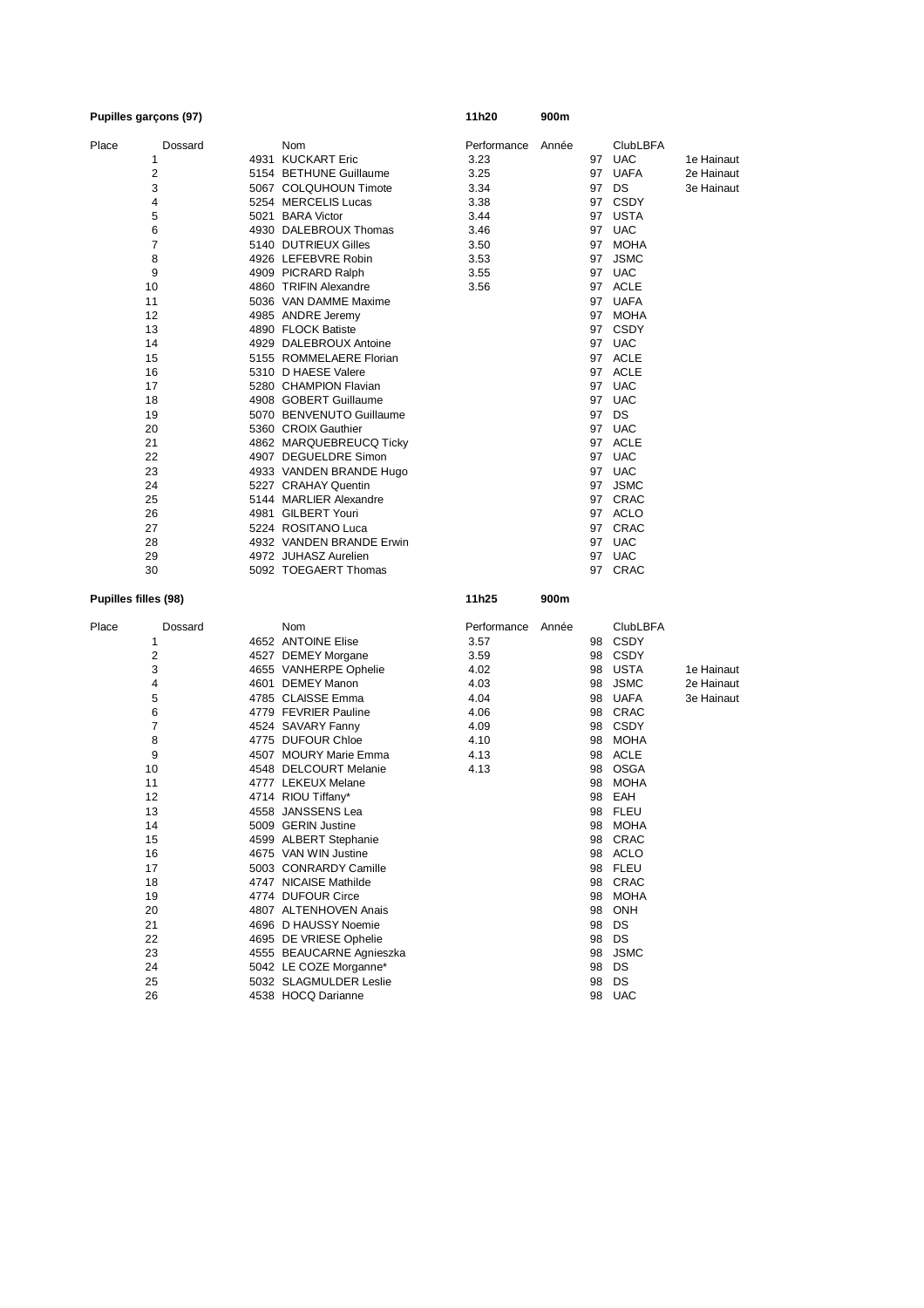|                      | Pupilles filles (97)                                                                                                                                                                                                                  |  |                                                                                                                                                                                                                                                                                                                                                                                                                                                                                                                                                                                                                                                                                                                                                                                                                      | 11h30                                                                                       | 900m  |                                                                |                                                                                                                                                                                                                                                                                                                                                 |                                        |
|----------------------|---------------------------------------------------------------------------------------------------------------------------------------------------------------------------------------------------------------------------------------|--|----------------------------------------------------------------------------------------------------------------------------------------------------------------------------------------------------------------------------------------------------------------------------------------------------------------------------------------------------------------------------------------------------------------------------------------------------------------------------------------------------------------------------------------------------------------------------------------------------------------------------------------------------------------------------------------------------------------------------------------------------------------------------------------------------------------------|---------------------------------------------------------------------------------------------|-------|----------------------------------------------------------------|-------------------------------------------------------------------------------------------------------------------------------------------------------------------------------------------------------------------------------------------------------------------------------------------------------------------------------------------------|----------------------------------------|
| Place                | Dossard<br>1<br>$\overline{2}$<br>3<br>4<br>5<br>6<br>7<br>8<br>9<br>10<br>11<br>12<br>13<br>14<br>15<br>16                                                                                                                           |  | Nom<br>4692 MENTEN Elise<br>4698 VAN DEREECKEN Joy<br>4671 VANDEMEULEBROECKE Sarah<br>4876 MARCON Lola<br>4822 BOSSUT Clemence*<br>4572 PATERNOSTRE Elise<br>4758 DELAUW Elise<br>4903 DIEPENDAELE Camille<br>4787 PARDOMS Charlotte<br>4763 LERMUSIAUX Sarah<br>4995 VANBOTERDAL Victoria<br>4824 CECCARINI Chloe<br>4552 LEJEUNE Laure<br>4590 HAVAUX Florence<br>4959 SONET Julie<br>5001 TAVIER Lea                                                                                                                                                                                                                                                                                                                                                                                                              | Performance<br>3.51<br>3.56<br>4.01<br>4.06<br>4.13<br>4.14<br>4.21<br>4.30<br>4.31<br>4.32 | Année | 97<br>97<br>97<br>97                                           | <b>ClubLBFA</b><br>DS<br>MOHA<br><b>UAFA</b><br>DS<br>97 EAH<br>97 UAFA<br>97 USTA<br>97 ACLO<br>97 ACLE<br>97 UAFA<br>97 MOHA<br>97 UAFA<br>97 ACLO<br>97 ACTE<br>97 FLEU<br>97 UAC                                                                                                                                                            | 1e Hainaut<br>2e Hainaut<br>3e Hainaut |
| Minimes garçons (96) |                                                                                                                                                                                                                                       |  |                                                                                                                                                                                                                                                                                                                                                                                                                                                                                                                                                                                                                                                                                                                                                                                                                      | 11h35                                                                                       | 1750m |                                                                |                                                                                                                                                                                                                                                                                                                                                 |                                        |
| Place                | Dossard<br>1<br>$\overline{2}$<br>3<br>$\overline{4}$<br>5<br>6<br>$\overline{7}$<br>8<br>9<br>10<br>11<br>12<br>13<br>14<br>15<br>16<br>17<br>18<br>19<br>20<br>21<br>22<br>23<br>24<br>25<br>26<br>27<br>28<br>29<br>30<br>31<br>32 |  | Nom<br>7702 DELFORGE Rodolphe<br>7517 VERMOESEN Anthony<br>7770 DEMOLDER Thibault<br>7949 FONTAINE Tanguy<br>7525 VANDERELST Paul<br>7708 EVERAERT Helowen<br>7637 ROELANDT Mathieu<br>7452 WILLOCQ Baptiste<br>7760 SIX Franklin<br>7621 GRIMMONPRE Romain<br>7716 LECROARD Baptiste*<br>7619 CLINCKEMAILLIE Kevin<br>7900 VAN BOTERDAL Leonard<br>7471 BEAUCARNE Nicola<br>7807 WILLEMS Alexandre<br>7676 DEJEAN Thomas<br>7677 DEJEAN Lionel<br>7620 DEBACQ Enzo<br>7739 BELLANTE Loris<br>7417 BASA Arthur<br>7512 GILLIARD Guillaume<br>7522 DUSAUSSOIS Guillaume<br>7759 BRUN Vincent<br>7575 MASALA Bruno<br>7629 NICAISE Pierre<br>7683 VAN LEUVEN Thomas<br>7628 VANDENBUSSCHE Fristan<br>7725 DRUGMAND Arnaud<br>7514 FREDRIX Nicolas<br>7472 DELANNOY Julien<br>9803 Stokis Gerome<br>7806 SATTA Corentin | Performance<br>7.12<br>7.16<br>7.26<br>7.30<br>7.35<br>7.45<br>7.46<br>7.48<br>7.51<br>7.55 | Année | 96<br>96<br>96<br>96<br>96<br>96<br>96<br>96<br>96<br>96<br>96 | <b>ClubLBFA</b><br>96 UAC<br>96 ACLE<br>96 MOHA<br>96 CSDY<br>MOHA<br>96 ONH<br>96 ACLO<br><b>UAC</b><br>EAH<br>EAH<br>96 EAH<br>96 EAH<br>MOHA<br><b>JSMC</b><br><b>UAC</b><br>MOHA<br>MOHA<br>96 EAH<br>96 ACLO<br>96 MOHA<br>96 CRAC<br>96 ACLO<br>96 EAH<br>96 ACLO<br>CRAC<br>96 CRAC<br>96 CRAC<br>96 ACLO<br>96 UAC<br>96 JSMC<br>96 UAC | 1e Hainaut<br>2e Hainaut<br>3e Hainaut |
| Minimes garcons (95) |                                                                                                                                                                                                                                       |  |                                                                                                                                                                                                                                                                                                                                                                                                                                                                                                                                                                                                                                                                                                                                                                                                                      | 11h45                                                                                       | 1750m |                                                                |                                                                                                                                                                                                                                                                                                                                                 |                                        |
| Place                | Dossard<br>1<br>$\overline{2}$<br>3<br>4<br>5<br>6<br>7<br>8<br>9                                                                                                                                                                     |  | Nom<br>7530 SCREVE Alexandre<br>7604 HERRAIZ ORTEGA Manuel<br>7555 KANFOUD Lotfi<br>7728 LUCHTENS Denis<br>7513 NIHOUL Simon<br>7485 DEBOSSCHERE Corentin<br>7455 HANS Bastien<br>7682 FEVRIER Thomas<br>7718 ANDRIES Jules                                                                                                                                                                                                                                                                                                                                                                                                                                                                                                                                                                                          | Performance<br>6.40<br>6.43<br>6.59<br>7.09<br>7.09<br>7.31<br>7.46<br>7.55<br>8.02         | Année |                                                                | <b>ClubLBFA</b><br>95 MOHA<br>95 MOHA<br>95 GOSP<br>95 UAFA<br>95 CRAC<br>95 UAFA<br>95 ACLE<br>95 CRAC<br>95 UAFA                                                                                                                                                                                                                              | 1e Hainaut<br>2e Hainaut<br>3e Hainaut |

8 7682 FEVRIER Thomas 7.55 7.55 95 CRAC 9 7718 ANDRIES Jules 8.02 95 UAFA 10 9807 Deprez Julien 8.06 95<br>11 7867 ROART Clement 8.06 95 JSMC 11 7867 ROART Clement<br>12 7468 LANNOY BRENNET Julien 1995 JSMC

13 7411 MIGEOT Sebastien 95 FLEU 14 7602 POLLART Francois 195 MOHA<br>15 7603 BONGAERTS Germain 195 MOHA 15 7603 BONGAERTS Germain 16 16 95 MOH<br>16 7777 CACCO Giuliano 195 UAC

1777 CACCO Giuliano

12 7468 LANNOY BRENNET Julien 95 JSMC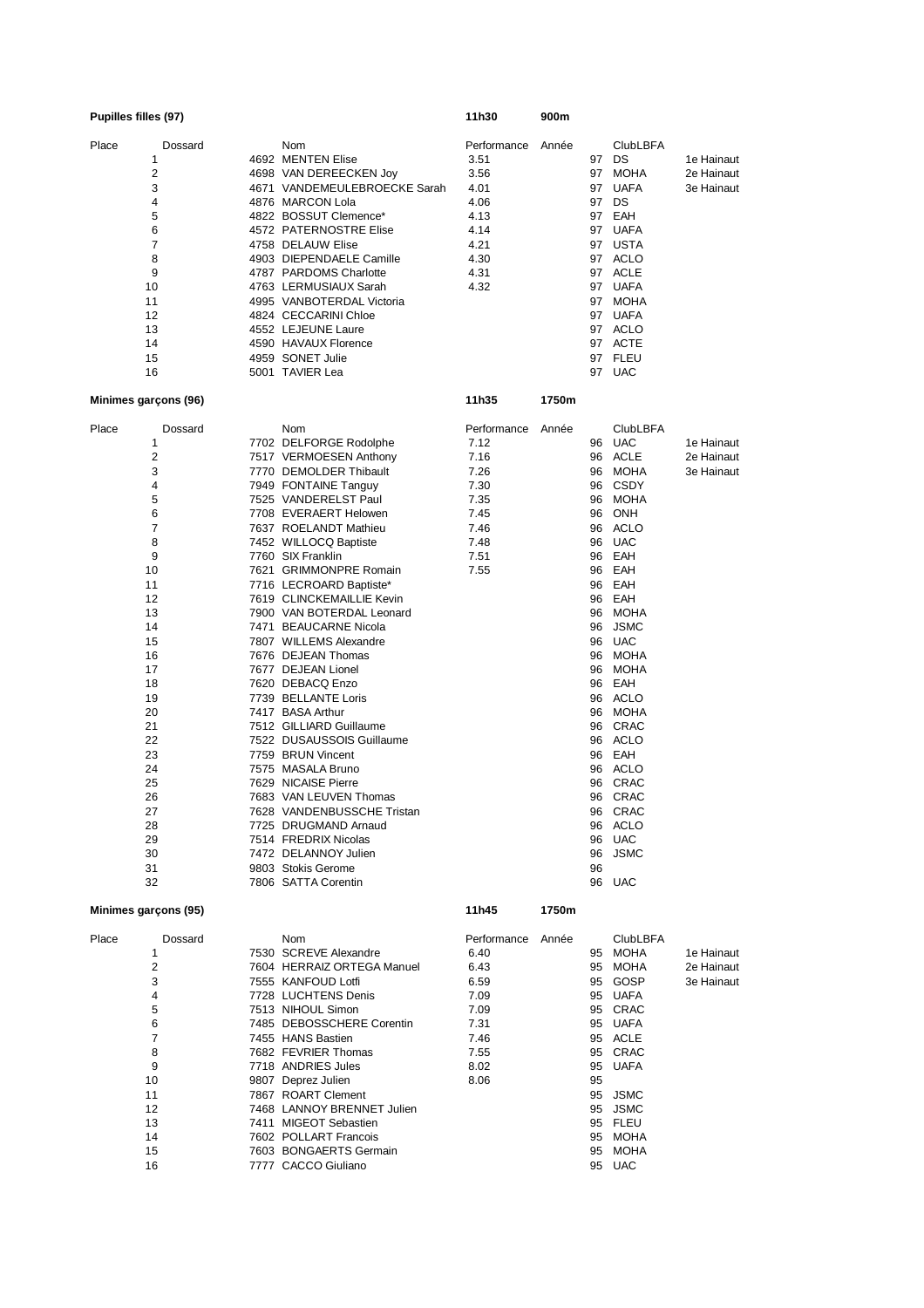| Minimes filles (96)                                                                                                                                |  |                                                                                                                                                                                                                                                                                                                                                                                                                                                                                                                    | 11h55                                                                                                                                  | 1500m |                                                                                                                            |                                                                                                                                                                                                                               |                                                                                     |                                  |
|----------------------------------------------------------------------------------------------------------------------------------------------------|--|--------------------------------------------------------------------------------------------------------------------------------------------------------------------------------------------------------------------------------------------------------------------------------------------------------------------------------------------------------------------------------------------------------------------------------------------------------------------------------------------------------------------|----------------------------------------------------------------------------------------------------------------------------------------|-------|----------------------------------------------------------------------------------------------------------------------------|-------------------------------------------------------------------------------------------------------------------------------------------------------------------------------------------------------------------------------|-------------------------------------------------------------------------------------|----------------------------------|
| Place<br>Dossard<br>1<br>$\overline{2}$<br>3<br>4<br>5<br>6<br>$\overline{7}$<br>8<br>9<br>10<br>11<br>12<br>13<br>14<br>15<br>16                  |  | Nom<br>6962 VAN DEN ABEELE Elodie<br>7035 LEKEUX Amandine<br>6856 WAYMEL Elise<br>6897 ALBERT Virginie<br>6857 DE VOS Gaelle<br>7041 WAUTHELET Clea<br>7104 DECONINEK Caroline<br>6961 VAN UYTRECHT Manon<br>7112 MOMMAERTS Coralie<br>7069 VAN CAUWENBERGHE Siliane<br>6858 BERBEN Maud<br>9810 PICRON Candice<br>6816 BASA Noami<br>7206 SONET Tracy<br>7261 AMAND Celia<br>6862 JANSSENS Sophie                                                                                                                 | Performance<br>6.21<br>6.37<br>6.43<br>6.49<br>6.56<br>6.60<br>7.13<br>7.17<br>7.34<br>7.36                                            | Année | 96<br>96<br>96<br>96<br>96<br>96<br>96<br>96<br>96<br>96<br>96<br>00<br>96<br>96<br>96<br>96                               | <b>ClubLBFA</b><br>ACLO<br>MOHA<br><b>JSMC</b><br>CRAC<br><b>JSMC</b><br><b>UAC</b><br><b>ACTE</b><br>ACLO<br><b>UAC</b><br>DS<br><b>JSMC</b><br>MOHA<br><b>FLEU</b><br><b>FLEU</b><br>FLEU                                   | 1e Hainaut<br>2e Hainaut<br>3e Hainaut                                              |                                  |
| Minimes filles (95)                                                                                                                                |  |                                                                                                                                                                                                                                                                                                                                                                                                                                                                                                                    | 12h05                                                                                                                                  | 1500m |                                                                                                                            |                                                                                                                                                                                                                               |                                                                                     |                                  |
| Place<br>Dossard<br>1<br>$\overline{c}$<br>3<br>4<br>5<br>6<br>7<br>8<br>9<br>10<br>11<br>12<br>13<br>14<br>15<br>16<br>17<br>18<br>19<br>20<br>21 |  | Nom<br>6870 HOVINE Margaux<br>6997 HEYMANS Laura<br>6994 DAMBRE Alice*<br>6912 DUPONT Marion<br>7076 DECROYER Clarisse<br>5982 Oubouskour A<br>6906 DENEYER Laura<br>6957 VANDEMEULEBROECKE Melanie<br>6853 MAHEUX Nathalie<br>7083 CATRY Laura<br>7057 KAPINGA Christelle<br>7214 PROCUREUR Louise<br>7111 DRESSE Valentine<br>6986 MARTIN Aurelie<br>7147 PERMENTIER Eloise<br>7077 JONART Chloe<br>7017 JOSSE Laetitia<br>7163 DEBECQ Aimy<br>6982 GENVA Judith<br>6855 WAYMEL Adeline*<br>9806 Boudelet Louise | Performance<br>6.07<br>6.14<br>6.16<br>6.18<br>6.28<br>6.38<br>6.52<br>7.07<br>7.13<br>7.17                                            | Année | 95<br>95<br>95<br>95<br>95<br>95<br>95<br>95<br>95<br>95<br>95<br>95<br>95<br>95<br>95<br>95<br>95<br>95<br>95<br>95<br>95 | ClubLBFA<br><b>UAFA</b><br><b>OSGA</b><br>EAH<br>MOHA<br>CRAC<br>ASSA<br>ACLO<br>UAFA<br>ACLO<br>GOSP<br>GOSP<br>MOHA<br><b>UAC</b><br>MOHA<br>CRAC<br>CRAC<br>ACLO<br>CRAC<br>DS<br><b>JSMC</b>                              | 1e Hainaut<br>2e Hainaut<br>3e Hainaut                                              |                                  |
| Cadettes filles (93-94)                                                                                                                            |  |                                                                                                                                                                                                                                                                                                                                                                                                                                                                                                                    | 13h00                                                                                                                                  | 1750m |                                                                                                                            |                                                                                                                                                                                                                               |                                                                                     |                                  |
| Place<br>Dossard<br>1<br>2<br>3<br>4<br>5<br>6<br>$\overline{7}$<br>8<br>9<br>10<br>11<br>12<br>13<br>14<br>15<br>16                               |  | Nom<br>1428 SIMON Gwenaelle<br>1286 DAUCHOT Margaux<br>1328 LECOCQ Florentine<br>1429 BOUANATI Soukaina<br>1430 VAN DEN BOSSCHE Zoe<br>1462 ADANT Manon<br>1299 VAN NIEUWENHOVE Chloe<br>1443 VALLEE Zoe<br>1432 DELSAUT Alice<br>1288 MAES Agathe<br>1383 LEPOINT Justine<br>1433 SZCZYRBA Priscilla<br>1538 SABOUL Hinda<br>1464 VITALE Fiona<br>1607 BECKMAN Marine<br>1501 PETIT Laure Helene                                                                                                                  | Performance<br>7.05<br>7.27<br>7.41<br>8.02<br>8.17<br>8.24<br>8.27<br>8.36<br>8.38<br>8.44<br>9.17<br>9.31<br>10.10<br>10.12<br>10.35 | Année | 94<br>94<br>93<br>94<br>93<br>94<br>93<br>94<br>93<br>94<br>94<br>94<br>94                                                 | ClubLBFA<br>93 MOHA<br><b>OSGA</b><br><b>MOHA</b><br><b>MOHA</b><br><b>MOHA</b><br><b>UAFA</b><br><b>UAFA</b><br><b>ONH</b><br><b>UAC</b><br><b>JSMC</b><br>DS<br><b>UAC</b><br><b>UAC</b><br>94 UAC<br><b>JSMC</b><br>94 UAC | 1e Hainaut<br>1e Hainaut<br>2e Hainaut<br>2 e Hainaut<br>3 e Hainaut<br>3 e Hainaut | 93<br>94<br>94<br>93<br>94<br>93 |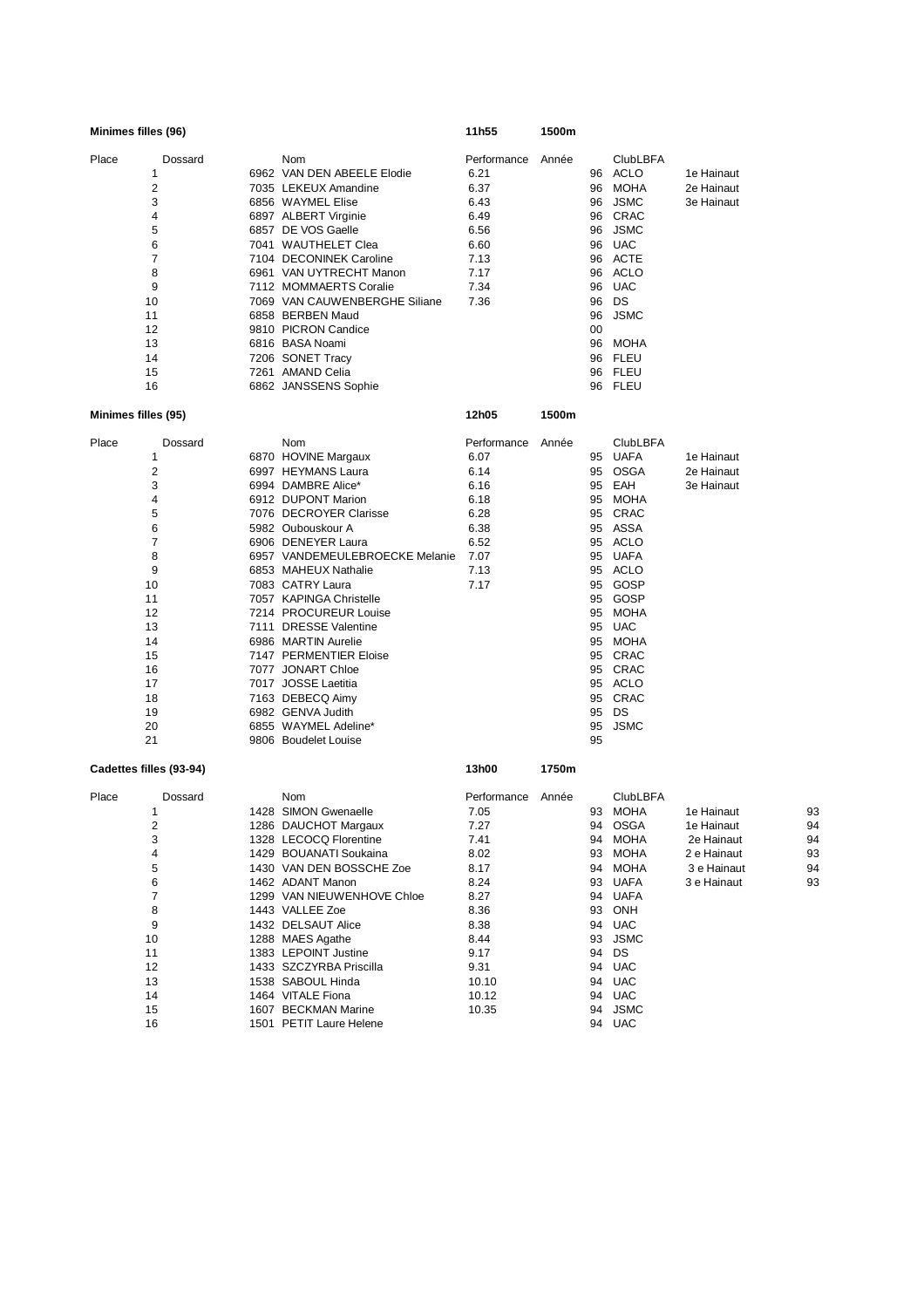|       | <b>Cross court dames</b> |                             | 13h00       | 1750m |    |                 |            |    |
|-------|--------------------------|-----------------------------|-------------|-------|----|-----------------|------------|----|
| Place | Dossard                  | Nom                         | Performance | Année |    | <b>ClubLBFA</b> |            |    |
|       | 1                        | 572 LAAMOUMI Jihane         | 8.06        |       | 89 | CRAC            | 1e Hainaut |    |
|       | $\sqrt{2}$               | 518 PIRAUX Celine           | 8.06        |       | 90 | <b>UAFA</b>     | 2e Hainaut |    |
|       | 3                        | 552 WAUTERS Delphine        | 8.28        |       | 89 | <b>MOHA</b>     | 3e Hainaut |    |
|       | 4                        | 559 D HULSTER Elodie        | 8.44        |       | 90 | <b>UAFA</b>     |            |    |
|       | 5                        | 4057 LAURENT Francine       | 9.01        |       | 62 | CRAC            |            |    |
|       | 6                        | 3103 Paeme Marleen          | 10.01       |       | 68 | <b>ASSA</b>     |            |    |
|       | 7                        | 537 HOUSMANS Caroline       | 10.26       |       | 89 | GOSP            |            |    |
|       | 8                        | 3106 Pottie Liesbeth        | 10.55       |       | 62 | ASSA            |            |    |
|       | Cadets garçons (93-94)   |                             | 13h10       | 2350m |    |                 |            |    |
| Place | Dossard                  | <b>Nom</b>                  | Performance | Année |    | <b>ClubLBFA</b> |            |    |
|       | $\mathbf{1}$             | 1315 WALIWENDER Simon       | 8.28        |       | 93 | <b>ONH</b>      | 1e Hainaut | 93 |
|       | $\sqrt{2}$               | 1176 BAZIN Mike             | 8.32        |       | 93 | CRAC            | 2e Hainaut | 93 |
|       | 3                        | 1328 BROGNIET Pierre        | 8.45        |       | 93 | <b>MOHA</b>     | 3e Hainaut | 93 |
|       | 4                        | 1248 RICOUR Gaetan          | 8.57        |       | 93 | EAH             |            |    |
|       | 5                        | 1109 MOURY Pierre           | 9.15        |       | 94 | <b>ACLE</b>     | 1e Hainaut | 94 |
|       | 6                        | 1333 QUEVIT Alexandre       | 9.20        |       | 94 | <b>OSGA</b>     | 2e Hainaut | 94 |
|       | $\overline{7}$           | 1322 SIEUW Paul Andre       | 9.21        |       | 93 | EAH             |            |    |
|       | 8                        | 1287 SCARNIET Francois      | 9.26        |       | 93 | <b>ACLO</b>     |            |    |
|       | 9                        | 1297 CERAMI Esteban         | 9.28        |       | 94 | CRAC            | 3e Hainaut | 94 |
|       | 10                       | 543 Zaouiri Samuel          | 9.28        |       | 94 | <b>ASSA</b>     |            |    |
|       | 11                       | 1314 EVERAERT Alceister     | 9.28        |       | 94 | ONH             |            |    |
|       | 12                       | 1146 CONIGLIO Maxime        | 9.33        |       | 93 | <b>UAC</b>      |            |    |
|       | 13                       | 1348 HAUBE Krys             | 9.39        |       | 93 | ONH             |            |    |
|       | 14                       | 1128 GOBERT William         | 9.41        |       | 94 | <b>UAC</b>      |            |    |
|       | 15                       | 1142 DE VOS Antoine         | 9.45        |       | 93 | <b>JSMC</b>     |            |    |
|       | 16                       | 1304 CLIPPE Miguel          | 9.48        |       | 93 | <b>FLEU</b>     |            |    |
|       | 17                       | 1289 CHEVALIER Cyril        | 10.10       |       | 94 | <b>OSGA</b>     |            |    |
|       | 18                       | 1114 DEJONCKHEERE Guillaume | 10.16       |       | 94 | <b>MOHA</b>     |            |    |
|       | 19                       | 1360 DELEMAZURE Clement     | 10.40       |       | 93 | <b>JSMC</b>     |            |    |
|       | 20                       | 1215 HOUSMANS Alexandre     | 10.53       |       | 93 | GOSP            |            |    |
|       | 21                       | 1143 WENDT Tom              | 11.00       |       | 94 | <b>JSMC</b>     |            |    |
|       | 22                       | 1135 SOUDANT Alexandre      | 11.12       |       | 94 | <b>OSGA</b>     |            |    |
|       | 23                       | 1140 DE COMITE Antoine      | 11.52       |       | 94 | <b>JSMC</b>     |            |    |
|       | 24                       | 1463 JEAN Jerome            | 12.07       |       | 94 | <b>FLEU</b>     |            |    |

## **Scolaires garçons (91-92) 13h25 4400m**

| Place | Dossard | Nom                          | Performance | Année |    | <b>ClubLBFA</b> |            |    |
|-------|---------|------------------------------|-------------|-------|----|-----------------|------------|----|
|       |         | 2802 KWIZERA Aloys           | 16.08       |       | 92 | OSGA            | 1e Hainaut | 92 |
|       | 2       | 2663 DELGUSTE Martin         | 16.37       |       | 91 | CSDY            |            |    |
|       | 3       | 2791 LEJEUNE Emmanuel        | 16.49       |       | 92 | DS              | 2e Hainaut | 92 |
|       | 4       | 2870 CHOTEAU Ludovic         | 16.42       |       | 91 | <b>USTA</b>     | 1e Hainaut | 91 |
|       | 5       | 2754 RICHARD Basile          | 16.56       |       | 91 | CSDY            |            |    |
|       | 6       | 2681 HENDRICKX Florent       | 17.02       |       | 91 | <b>OSGA</b>     | 2e Hainaut | 91 |
|       | 7       | 3002 DEJONCKHEERE Antoine    | 17.15       |       | 91 | <b>UAFA</b>     | 3e Hainaut | 91 |
|       | 8       | 2657 BOESMANS Shany          | 17.36       |       | 92 | <b>ACLE</b>     | 3e Hainaut | 92 |
|       | 9       | 2795 VAN CAUWENBERGHE Dylan  | 17.55       |       | 92 | DS              |            |    |
|       | 10      | 2830 LAAMOUNI Tarik          | 17.57       |       | 91 | CRAC            |            |    |
|       | 11      | 2661 COUWEZ Antoine          | 18.03       |       | 92 | <b>MOHA</b>     |            |    |
|       | 12      | 2805 SCHIKOWSKY Remy         | 18.06       |       | 92 | CRAC            |            |    |
|       | 13      | 2680 SOUDANT Nicolas         | 18.16       |       | 92 | <b>OSGA</b>     |            |    |
|       | 14      | 2867 DEMEYER Romain*         | 18.39       |       | 92 | EAH             |            |    |
|       | 15      | 2834 DELLOGE Benjamin        | 18.43       |       | 92 | <b>UAC</b>      |            |    |
|       | 16      | 2760 DELLOYE Justin          | 19.00       |       | 91 | <b>USTA</b>     |            |    |
|       | 17      | 2752 LAMBERT Kevin           | 19.18       |       | 92 | <b>CSDY</b>     |            |    |
|       | 18      | 2753 MOORS Louis             | 19.46       |       | 91 | <b>CSDY</b>     |            |    |
|       | 19      | 2668 VAN DROOGENBROEK Cedric |             |       | 92 | <b>ACLE</b>     |            |    |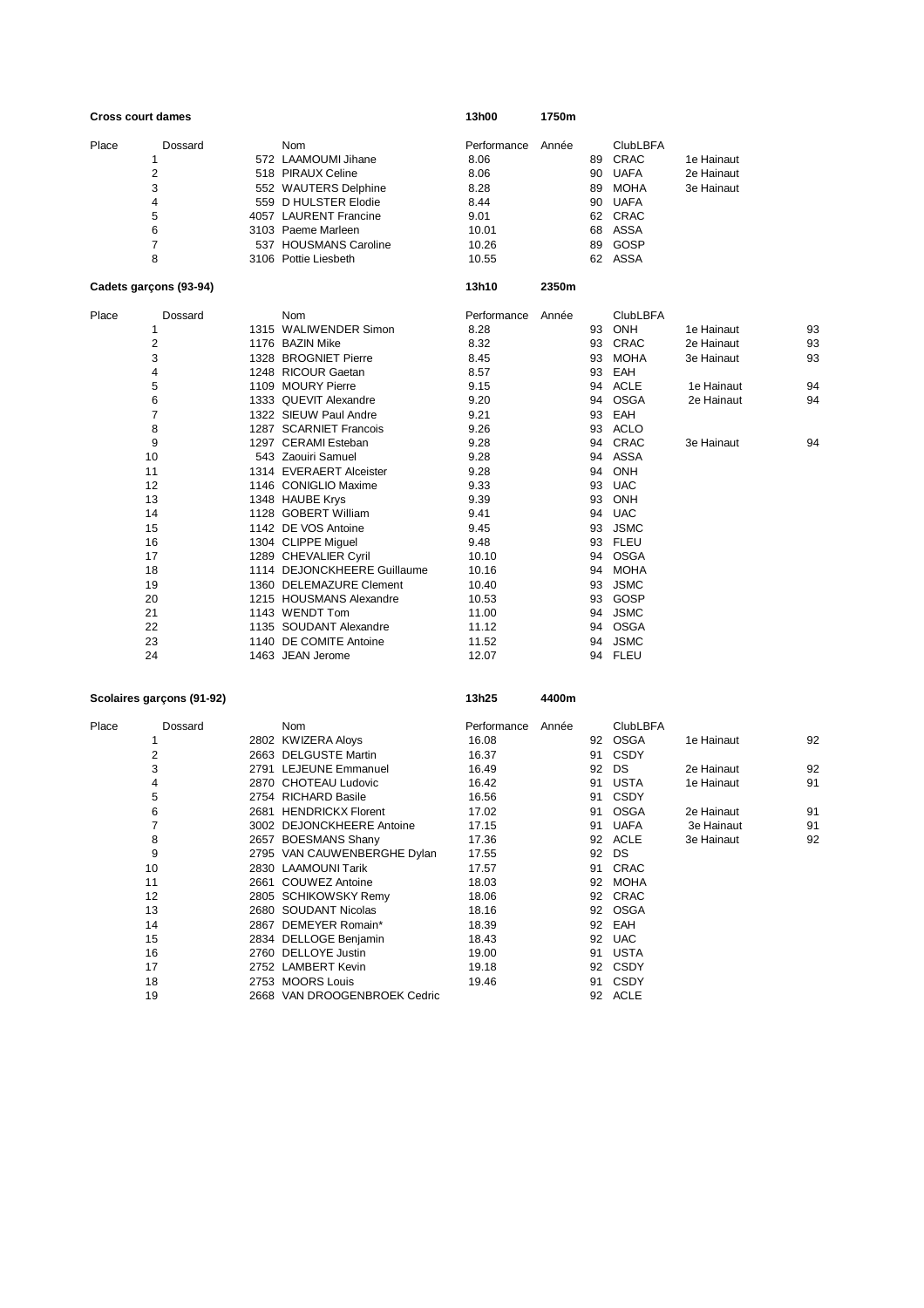|                      | Scolaires filles (91-92) |                              | 13h50       | 2950m |    |                 |            |    |
|----------------------|--------------------------|------------------------------|-------------|-------|----|-----------------|------------|----|
| Place                | Dossard                  | Nom                          | Performance | Année |    | <b>ClubLBFA</b> |            |    |
|                      | 1                        | 2837 PIRAUX Elise            | 13.19       |       | 92 | <b>UAFA</b>     | 1e Hainaut | 92 |
|                      | $\overline{\mathbf{c}}$  | 2892 BRUYERE Celine          | 13.30       |       |    | 92 USTA         | 2e Hainaut | 92 |
|                      | 3                        | 2986 POURCELET Aline         | 13.48       |       | 91 | OSGA            | 1e Hainaut | 91 |
|                      | 4                        | 2963 VIGLIUCCI Laetitia      | 13.58       |       | 92 | <b>UAC</b>      | 3e Hainaut | 92 |
|                      | 5                        | 2803 CARTON DELCOURT Julie   | 14.01       |       | 91 | <b>ACLE</b>     | 2e Hainaut | 91 |
|                      | 6                        | 2306 Drera Anais             | 14.09       |       | 92 | ASSA            |            |    |
|                      | 7                        | 9812 Vanbokestal Elodie      | 14.25       |       | 91 |                 |            |    |
|                      | 8                        | 2838 LANGE Charlotte         | 14.26       |       | 91 | ACCO            |            |    |
|                      | 9                        | 2990 ADANT Margaux           | 14.44       |       | 92 | <b>UAFA</b>     |            |    |
|                      | 10                       | 2854 NIHOUL Marie            | 14.57       |       |    | 92 CRAC         |            |    |
|                      | 11                       | 2941 PIVOTTO Noemie          | 16.13       |       | 92 | <b>ACLE</b>     |            |    |
|                      | 12                       | 2907 BOHY Jilly              | 19.29       |       |    | 92 DS           |            |    |
| Juniores dames       |                          |                              | 13h50       | 4400m |    |                 |            |    |
| Place                | Dossard                  | Nom                          | Performance | Année |    | <b>ClubLBFA</b> |            |    |
|                      | 1                        | 528 BOUVY Sarah              | 19.22       |       | 90 | CRAC            | 1e Hainaut |    |
|                      | $\overline{2}$           | 541 MOL Elodie               | 19.57       |       | 89 | <b>USTA</b>     | 2e Hainaut |    |
|                      | 3                        | 562 DE SLOOVER Marie         | 20.06       |       | 90 | <b>UAC</b>      | 3e Hainaut |    |
|                      | 4                        | 578 AMALLAH Anissa           | 20.52       |       | 90 | DS              |            |    |
|                      | 5                        | 563 DROFIAK Sophie           | 21.21       |       | 90 | <b>CABW</b>     |            |    |
|                      | 6                        | 504 NYS Deborah              | 21.39       |       | 90 | <b>FLEU</b>     |            |    |
|                      | 7                        | 542 NOULLET Audrey           | 22.21       |       | 90 | USTA            |            |    |
|                      | 8                        | 553 DOUILLIEZ Mathilde       | 22.35       |       | 90 | DS              |            |    |
| <b>Masters dames</b> |                          |                              | 13h50       | 4400m |    |                 |            |    |
| Place                | Dossard                  | Nom                          | Performance | Année |    | <b>ClubLBFA</b> |            |    |
|                      | 1                        | 4269 KNOTT Fabienne          | 19.47       |       | 69 | <b>FLEU</b>     | 1e Hainaut |    |
|                      | 2                        | 4188 DESMET Bernadette       | 19.52       |       | 62 | <b>USBW</b>     |            |    |
|                      | 3                        | 9809 De Woot Antoinette      | 20.28       |       | 64 |                 |            |    |
|                      | 4                        | 4066 PARISIS Marie Christine | 21.30       |       | 55 | <b>ACLO</b>     | 2e Hainaut |    |
|                      | 5                        | 4270 MESTACH Christine       | 22.09       |       | 61 | <b>FLEU</b>     | 3e Hainaut |    |
|                      | 6                        | 4139 LENOIR Carine           | 22.22       |       | 71 | <b>ACLO</b>     |            |    |
|                      | $\overline{7}$           | 4217 FOSTER Christiane*      | 22.51       |       | 65 | <b>FLEU</b>     |            |    |
|                      | 8                        | 4175 GHISLAIN Evelyne        | 23.06       |       | 53 | DS              |            |    |
|                      | 9                        | 4125 PONTHIEU Roxane         | 23.44       |       | 66 | <b>FLEU</b>     |            |    |
|                      | 10                       | 4127 TRIPODI Sylvana         | 24.53       |       | 56 | <b>ACTE</b>     |            |    |
|                      | 11                       | 4111 FERON Catherine         | 25.14       |       | 65 | DS              |            |    |
|                      | 12                       | 4165 COLLIN Francoise        | 25.28       |       | 62 | <b>UAC</b>      |            |    |
|                      | 13                       | 4170 MOREAUX Nathalie        | 26.38       |       | 67 | <b>ONH</b>      |            |    |
|                      | 14                       | 4171 DEMESSE Dominique       | 26.50       |       | 61 | <b>ONH</b>      |            |    |
| Seniores dames       |                          |                              | 13h50       | 5850m |    |                 |            |    |
| Place                | Dossard                  | Nom                          | Performance | Année |    | <b>ClubLBFA</b> |            |    |
|                      | $\mathbf{1}$             | 1814 ADANT France            | 26.18       |       |    | 76 FLEU         | 1e Hainaut |    |
|                      |                          |                              |             |       |    |                 |            |    |

| Place | Dossard | Nom                   | Performance | Année |    | <b>ClubLBFA</b> |            |        |
|-------|---------|-----------------------|-------------|-------|----|-----------------|------------|--------|
|       |         | 1814 ADANT France     | 26.18       |       |    | 76 FLEU         | 1e Hainaut |        |
|       | 2       | 1890 FIEVEZ Sophie    | 27.02       |       | 84 | USTA            | 2e Hainaut |        |
|       | 3       | 1874 STELLIAN Tatiana | 27.18       |       |    | 88 JSMC         | 1e Hainaut | espoir |
|       | 4       | 1889 FIEVEZ Catherine | 27.44       |       | 88 | USTA            | 2e Hainaut | espoir |
|       | 5       | 1855 NOULLET Annelise | 28.33       |       |    | 88 USTA         | 3e Hainaut | espoir |
|       | 6       | 1823 HERNOULD Deborah | 29.02       |       | 83 | USTA            | 3e Hainaut |        |
|       |         | 1839 MONIE Laetitia   | 31.06       |       |    | 76 MOHA         |            |        |
|       | 8       | 1901 BEYLS Fanny      | 33.36       |       |    | 74 ONH          |            |        |
|       | 9       | 1887 STIL Julie       | 34.50       |       | 87 | UAC             |            |        |
|       | 10      | 1933 LEBRUN Nathalie  | 39.06       |       |    | 74 ONH          |            |        |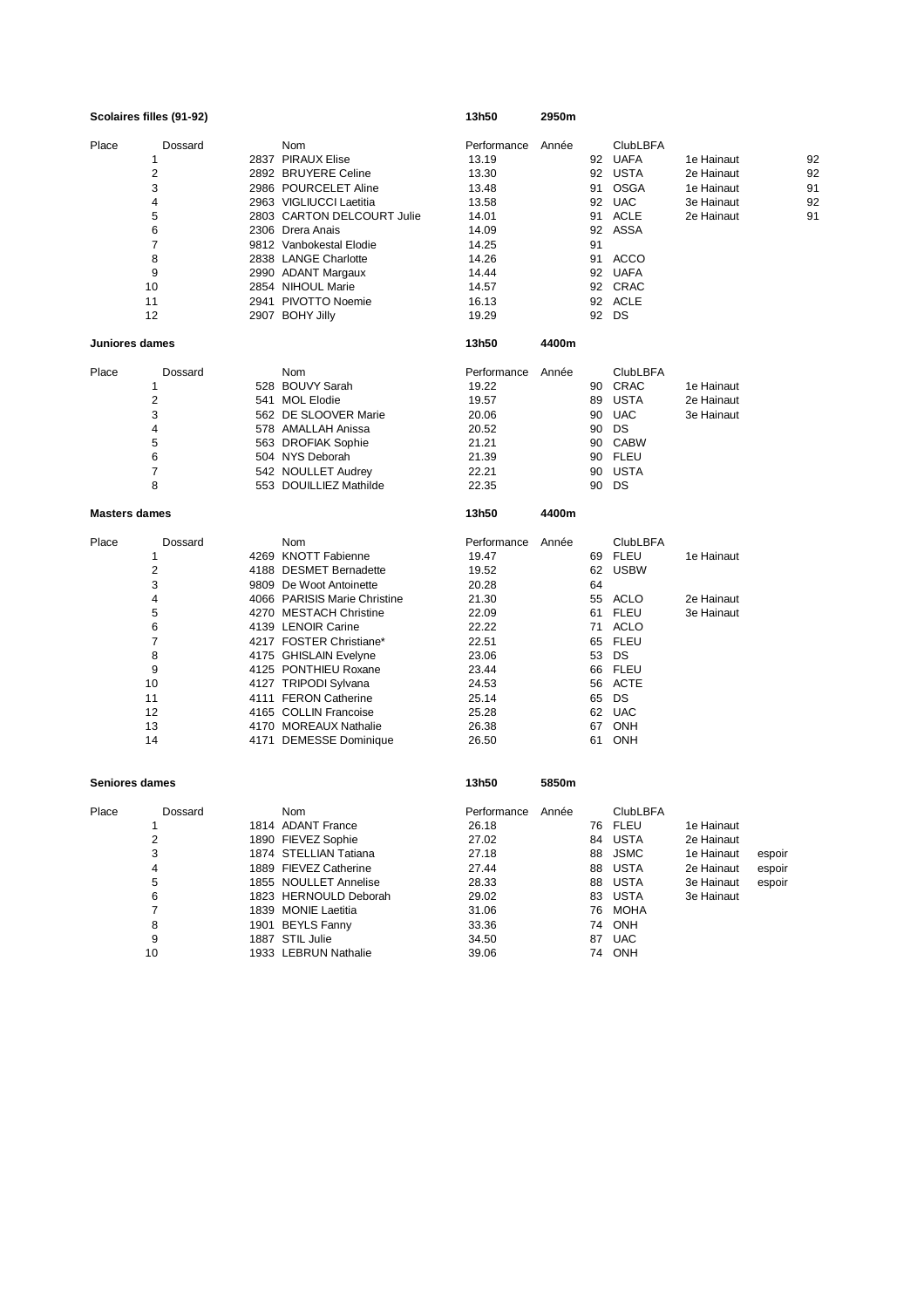| <b>Cross court messieurs</b> |         |                                             | 14h25       | 2950m |          |                   |            |
|------------------------------|---------|---------------------------------------------|-------------|-------|----------|-------------------|------------|
| Place                        | Dossard | Nom                                         | Performance | Année |          | <b>ClubLBFA</b>   |            |
| 1                            |         | 3042 CLAIS Francois                         | 9.52        |       |          | 85 USTA           | 1e Hainaut |
| 2                            |         | 2630 DEBOUCK Matthieu                       | 10.07       |       |          | 84 UAC            | 2e Hainaut |
| 3                            |         | 3095 DEMARET Gregory                        | 10.19       |       |          | 79 USTA           | 3e Hainaut |
| 4                            |         | 636 LEPIED Gilles                           | 10.26       |       | 90       | <b>UAC</b>        |            |
| 5                            |         | 2704 BOURDJI Sabri                          | 10.30       |       |          | 82 DS             |            |
| 6                            |         | 615 BRAGARD Martin                          | 10.41       |       | 90       | <b>JSMC</b>       |            |
| 7                            |         | 3081 DE COCK Damien                         | 10.46       |       | 88       | DS                |            |
| 8                            |         | 2703 THIEBAUT Thimotee                      | 10.49       |       | 82       | DS                |            |
| 9                            |         | 2878 GUILLAUME Mathieu                      | 10.52       |       | 85       | <b>UAC</b>        |            |
| 10                           |         | 725 d HARVENG Yves                          | 10.55       |       | 90       | ONH               |            |
| 11                           |         | 2823 COULON Aymeric                         | 10.57       |       | 85       | UAFA              |            |
| 12                           |         | 2836 HAUBE Yvan                             | 11.04       |       | 84       | ONH               |            |
| 13                           |         | 7073 ALBAUX Laurent*                        | 11.08       |       | 69       | EAH               |            |
| 14                           |         | 3072 VAN DE VELDE Geoffrey                  | 11.11       |       | 84       | CRAC              |            |
| 15                           |         | 2947 GALANTE Fabian                         | 11.12       |       |          | 87 CSDY           |            |
| 16                           |         | 2881 CARATZICOS Costis                      | 11.14       |       | 85       | CSDY              |            |
| 17                           |         | 2866 ROBERT Cedric                          | 11.14       |       | 79       | DS                |            |
| 18                           |         | 2822 BROUILLARD Kevin                       | 11.19       |       | 83       | <b>UAFA</b>       |            |
| 19                           |         | 2765 d HARVENG Vincent                      | 11.21       |       |          | 86 ACLE           |            |
| 20                           |         | 7155 COLLIN Didier                          | 11.22       |       | 67       | <b>UAC</b>        |            |
| 21                           |         | 3089 MALFAIT Valentin                       |             |       |          | 88 UAFA           |            |
| 22<br>23                     |         | 3070 LUST Thibaut<br>6863 DEPELCHIN Patrick |             |       | 80<br>61 | ONH<br>UAFA       |            |
| 24                           |         | 2569 GUILLAUME Pierre                       |             |       | 83       | <b>UAC</b>        |            |
| 25                           |         | 2590 SCORNAUX Guy                           |             |       | 79       | <b>UAC</b>        |            |
| 26                           |         | 9816 Di Giugno Nicolas                      |             |       | 81       |                   |            |
| 27                           |         | 7080 DERGALI Ahmed*                         |             |       | 69       | CRAC              |            |
| 28                           |         | 2835 RICHEZ Gregory                         |             |       | 83       | <b>ONH</b>        |            |
| 29                           |         | 637 COUET Benoit                            |             |       |          | 90 UAC            |            |
| 30                           |         | 743 STANER Renaud                           |             |       | 90       | CSDY              |            |
| 31                           |         | 2838 LOISEAU Julien                         |             |       |          | 82 ONH            |            |
| 32                           |         | 2715 THOMAS Christophe                      |             |       |          | 74 CRAC           |            |
| 33                           |         | 2803 SIEUW Quentin                          |             |       | 88       | EAH               |            |
| 34                           |         | 7249 LEPOINT Didier                         |             |       |          | 67 DS             |            |
| 35                           |         | 731 SIEUW Pierre Joseph                     |             |       | 89       | EAH               |            |
| 36                           |         | 7000 VAN DAMME Eric                         |             |       |          | 70 UAFA           |            |
| 37                           |         | 7263 EMOND Gilles                           |             |       | 62       | CSDY              |            |
| 38                           |         | <b>GRANDIO Quijada Anthony</b>              |             |       | 90       |                   |            |
| 39                           |         | 687 ATTOUT Quentin                          |             |       | 90       | CRAC              |            |
| 40<br>41                     |         | 2631 FLORINS Arnaud<br>7272 BRUYNEEL Herve  |             |       | 80<br>69 | <b>UAC</b><br>EAH |            |
| 42                           |         | 2612 VERMEULEN Nicolas                      |             |       |          | 83 FLEU           |            |
| 43                           |         | 7573 LEGAST Rene                            |             |       | 57       | <b>UAC</b>        |            |
| 44                           |         | 772 WALLEMACQ Nicolas                       |             |       | 90       | ACLO              |            |
| 45                           |         | 6842 GOBERT Benoit                          |             |       | 67       | <b>UAC</b>        |            |
| 46                           |         | 7140 BERTRAND Michel                        |             |       | 60       | CRAC              |            |
| 47                           |         | 2692 MEURET Philippe                        |             |       |          | 77 EAH            |            |
| 48                           |         | 821 CHRISPEELS Thomas                       |             |       |          | 90 CRAC           |            |
| 49                           |         | 7258 SCOUPPE Alain                          |             |       |          | 53 USBW           |            |
| 50                           |         | 6870 LEONARD Francis                        |             |       |          | 54 UAC            |            |
| 51                           |         | 7210 SOHNLE Reinhold*                       |             |       |          | 52 ONH            |            |
| 52                           |         | 7158 STIL Eddy                              |             |       |          | 61 UAC            |            |
| 53                           |         | 6942 DEBOUCK Yves                           |             |       |          | 60 UAC            |            |
| 54                           |         | 7030 MEURET Albert                          |             |       |          | 46 EAH            |            |
| Juniors messieurs            |         |                                             | 14h40       | 7250m |          |                   |            |

| Place | Dossard | Nom                 | Performance | Année |    | <b>ClubLBFA</b> |            |
|-------|---------|---------------------|-------------|-------|----|-----------------|------------|
|       |         | 749 DENAYS Pierre   | 26.06       |       |    | 89 USTA         | 1e Hainaut |
|       |         | 712 COLLIN Mathieu  | 28.15       |       |    | 90 UAC          | 2e Hainaut |
|       |         | 613 LELONG Raphael  |             |       |    | 89 OSGA         | 3e Hainaut |
|       | 4       | 686 ATTOUT Francois |             |       |    | 90 CRAC         |            |
|       | 5       | 754 DANAUX Jordan   |             |       | 89 | ACCO            |            |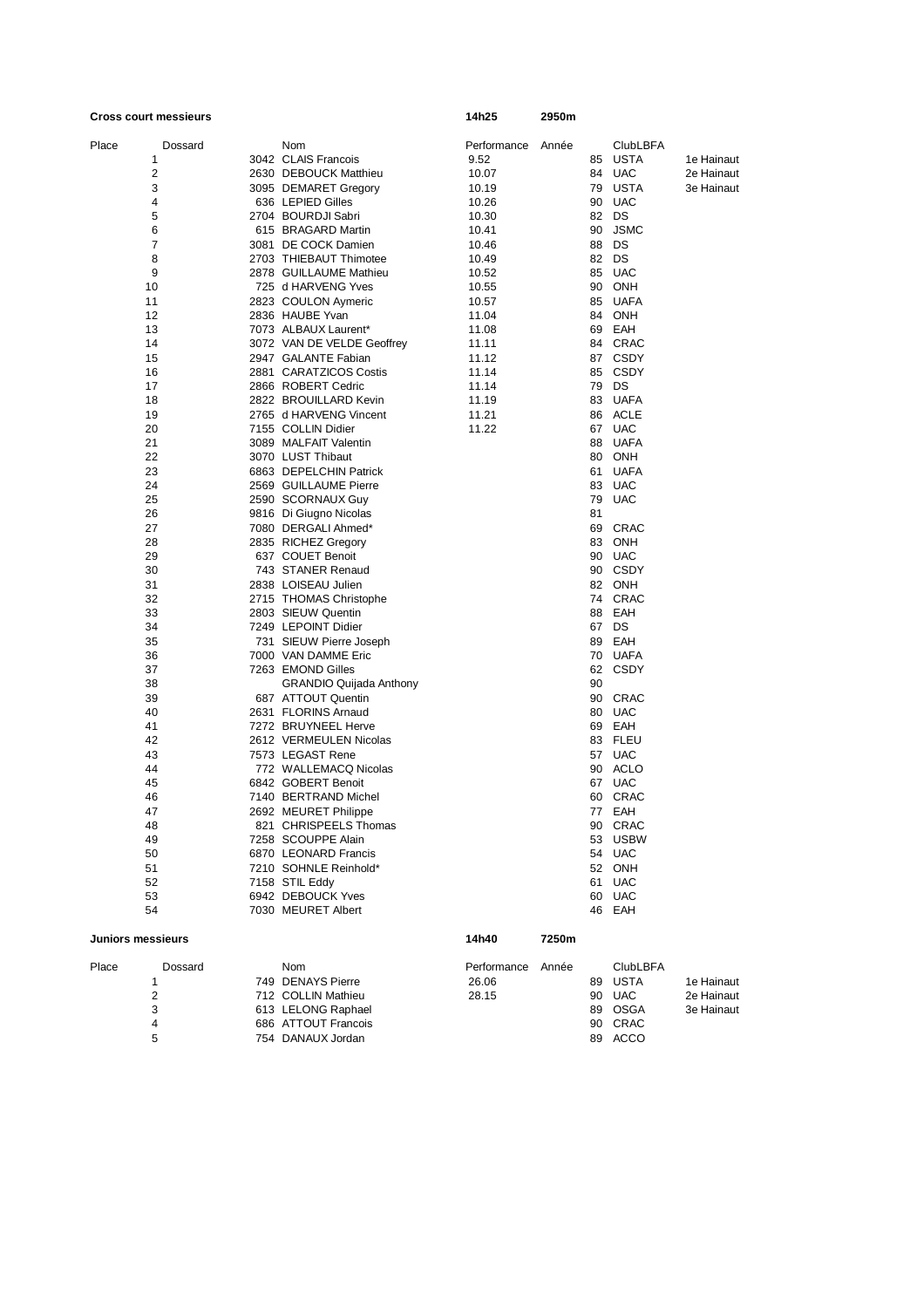| <b>Masters messieurs</b> |  | 14h40                                                 | 7250m       |       |          |                    |            |        |
|--------------------------|--|-------------------------------------------------------|-------------|-------|----------|--------------------|------------|--------|
| Place<br>Dossard         |  | Nom                                                   | Performance | Année |          | <b>ClubLBFA</b>    |            |        |
| 1                        |  | 7215 BARAS Frederic                                   | 25.48       |       |          | 70 DS              | 1e Hainaut | 1e M35 |
| 2                        |  | 7015 VAN DEN ABEELE Sebastian                         | 26.20       |       |          | 70 ACLO            | 2e Hainaut |        |
| 3                        |  | 7156 CONIGLIO Lorenzo                                 | 26.33       |       | 71       | <b>UAC</b>         | 3e Hainaut |        |
| 4                        |  | 7610 CONSTANT Guy                                     | 26.42       |       | 60       | ONH                |            | 1e M45 |
| 5                        |  | 5129 Oubouskour Brahim                                | 27.03       |       | 70       | ASSA               |            |        |
| 6                        |  | 7577 LAMOUR Jean                                      | 27.22       |       | 67       | <b>OCAN</b>        |            |        |
| 7                        |  | 7321 POTIAUX Alain                                    | 27.37       |       | 70       | DS                 |            |        |
| 8                        |  | 6943 FILEE Eric                                       | 28.29       |       | 60       | <b>UAC</b>         |            |        |
| 9                        |  | 7285 DEJONG Daniel                                    | 28.31       |       | 53       | ONH                |            | 1e M50 |
| 10                       |  | 6990 RICHARD Pierre                                   | 28.36       |       | 64       | CSDY               |            |        |
| 11                       |  | 7570 SOYEZ Frank                                      | 28.38       |       | 65       | ONH                |            | 1e M40 |
| 12                       |  | 6871 CONIGLIO Giuseppe                                |             |       | 68       | <b>UAC</b>         |            |        |
| 13                       |  | 7044 MATHOREL Jean Michel                             |             |       |          | 63 DS              |            |        |
| 14                       |  | 7166 RIVEZ Pierre                                     |             |       |          | 57 ACTE            |            |        |
| 15                       |  | 6825 COUWEZ Dany                                      |             |       | 60       | <b>MOHA</b>        |            |        |
| 16                       |  | 6865 VERCRUYSSE Luc                                   |             |       | 63       | SPA                |            |        |
| 17                       |  | 7358 DIEPENDAELE Rudi                                 |             |       |          | 63 ACLO            |            |        |
| 18                       |  | 6945 LEPIED Philippe                                  |             |       | 60       | ACCO               |            |        |
| 19                       |  | 7359 LACROIX Miguel                                   |             |       |          | 72 ACLO            |            |        |
| 20                       |  | 6869 HANUS Michel                                     |             |       | 58       | <b>UAC</b>         |            |        |
| 21                       |  | 7211 HADJ Paul                                        |             |       |          | 67 ONH             |            |        |
| 22                       |  | 7095 CADO Paul                                        |             |       | 60       | FLEU               |            |        |
| 23                       |  | 7041 BERARDINUCCI Renzo*                              |             |       |          | 66 DS              |            |        |
| 24                       |  | 6906 GINESTRELLI William                              |             |       |          | 56 ACCO            |            |        |
| 25                       |  | 6949 DUSAUSSOIS Michel                                |             |       |          | 60 ACLO            |            |        |
| 26                       |  | 7111 DECLERCQ Philippe                                |             |       |          | 64 USTA            |            |        |
| 27                       |  | 7576 VAN DE VELDE Luc                                 |             |       |          | 56 CRAC            |            |        |
| 28                       |  | 6903 REMY Philippe                                    |             |       |          | 62 ACCO            |            |        |
| 29                       |  | 6991 NOULLET Pascal                                   |             |       |          | 61 USTA            |            |        |
| 30                       |  |                                                       |             |       | 66       | ONH                |            |        |
| 31                       |  | 7286 RODIA Angelo                                     |             |       | 64       | MOHA               |            |        |
| 32                       |  | 7134 DEJEAN Philippe<br>6910 MAGIS Bernard            |             |       | 50       | ACCO               |            |        |
|                          |  |                                                       |             |       |          |                    |            |        |
| 33                       |  | 6861 AYINGI Christian*                                |             |       |          | 64 OSGA            |            |        |
| 34                       |  | 7341 JACQUY Rudy                                      |             |       | 61       | <b>ACCO</b>        |            |        |
| 35                       |  | 6939 MAILIER Christian                                |             |       |          | 56 CRAC            |            |        |
| 36                       |  | 7265 LELOUX Dominique                                 |             |       | 59       | <b>UAC</b>         |            |        |
| 37                       |  | 6936 PILLEZ Alain                                     |             |       |          | 56 CRAC            |            |        |
| 38                       |  | 6944 MANIQUET Michel                                  |             |       |          | 63 UAC<br>50 FLEU  |            | 1e M55 |
| 39                       |  | 7093 FONDU Jacques                                    |             |       |          |                    |            |        |
| 40<br>41                 |  | 6921 ABIDAT Djamal                                    |             |       |          | 58 OSGA<br>62 CRAC |            |        |
| 42                       |  | 7142 PICCINNI Giuseppe*                               |             |       | 66       | CSDY               |            |        |
|                          |  | 6989 BERTRAND Philippe                                |             |       |          |                    |            |        |
| 43<br>44                 |  | 7031 BOTTEMANE Dominique                              |             |       | 61<br>72 | EAH<br>EAH         |            |        |
| 45                       |  | 7076 SCHOUTETEN Jeoffrey<br>7400 VANBELLINGHEN Victor |             |       | 57       | ONH                |            |        |
|                          |  |                                                       |             |       |          |                    |            |        |
| 46                       |  | 7276 FIEVEZ Christian<br>7016 MASALA Vincenzo         |             |       | 61       | USTA<br>67 ACLO    |            |        |
| 47                       |  |                                                       |             |       |          |                    |            |        |
| 48<br>49                 |  | 6867 DALEBROUX Vincent<br>7143 MARLIER Fabrice        |             |       |          | 67 UAC<br>68 CRAC  |            |        |
| 50                       |  | 6902 BOUCHE Bernard                                   |             |       |          | 49 ACCO            |            |        |
| 51                       |  | 6937 BAUDUIN Vincent                                  |             |       |          | 67 CRAC            |            |        |
| 52                       |  | 6841 FERAUCHE Jean Marie                              |             |       |          | 49 UAC             |            |        |
| 53                       |  | 7242 COCU Jean Luc                                    |             |       |          | 52 USTA            |            |        |
| 54                       |  | 7437 SATTA Costantino*                                |             |       |          | 64 UAC             |            |        |
| 55                       |  | 7575 CIRELLI Mario                                    |             |       |          | 52 CRAC            |            |        |
| 56                       |  | 7081 DEMIR Metin                                      |             |       |          | 64 CRAC            |            |        |
| 57                       |  | 7387 ROSITANO Donato                                  |             |       |          | 65 CRAC            |            |        |
|                          |  |                                                       |             |       |          | 38 USBW            |            |        |
| 58                       |  | 7197 ERAERTS Willy                                    |             |       |          |                    |            |        |
| 59                       |  | 6938 ROSSI Tino<br>7097 DE SLOOVER Etienne            |             |       |          | 60 CRAC<br>63 UAC  |            |        |
| 60                       |  |                                                       |             |       |          |                    |            |        |
| 61                       |  | 7086 D HULSTER Jean Pierre                            |             |       |          | 61 UAFA            |            |        |
| 62                       |  | 6925 MOUREAU Serge                                    |             |       |          | 60 ACTE            |            |        |
| 63                       |  | 6959 BALLARINI Marco                                  |             |       |          | 61 CRAC            |            |        |
| 64                       |  | 7361 MASSART Victor                                   |             |       |          | 53 ACLO            |            |        |
| 65                       |  | 7339 FRERE Serge                                      |             |       |          | 65 UAC             |            |        |
| 66                       |  | 7099 BOVY Daniel                                      |             |       |          | 46 CABW            |            |        |
| 67                       |  | 7135 DEJEAN Pol                                       |             |       | 31       | MOHA               |            | 1e M65 |
| 68                       |  | 7199 BODART Claude                                    |             |       |          | 50 UAC             |            |        |
| 69                       |  | 7084 LUCARELLI Toni                                   |             |       |          | 47 CRAC            |            | 1e M60 |
| 70                       |  | 6941 BALLARINI Giannino                               |             |       |          | 37 CRAC            |            |        |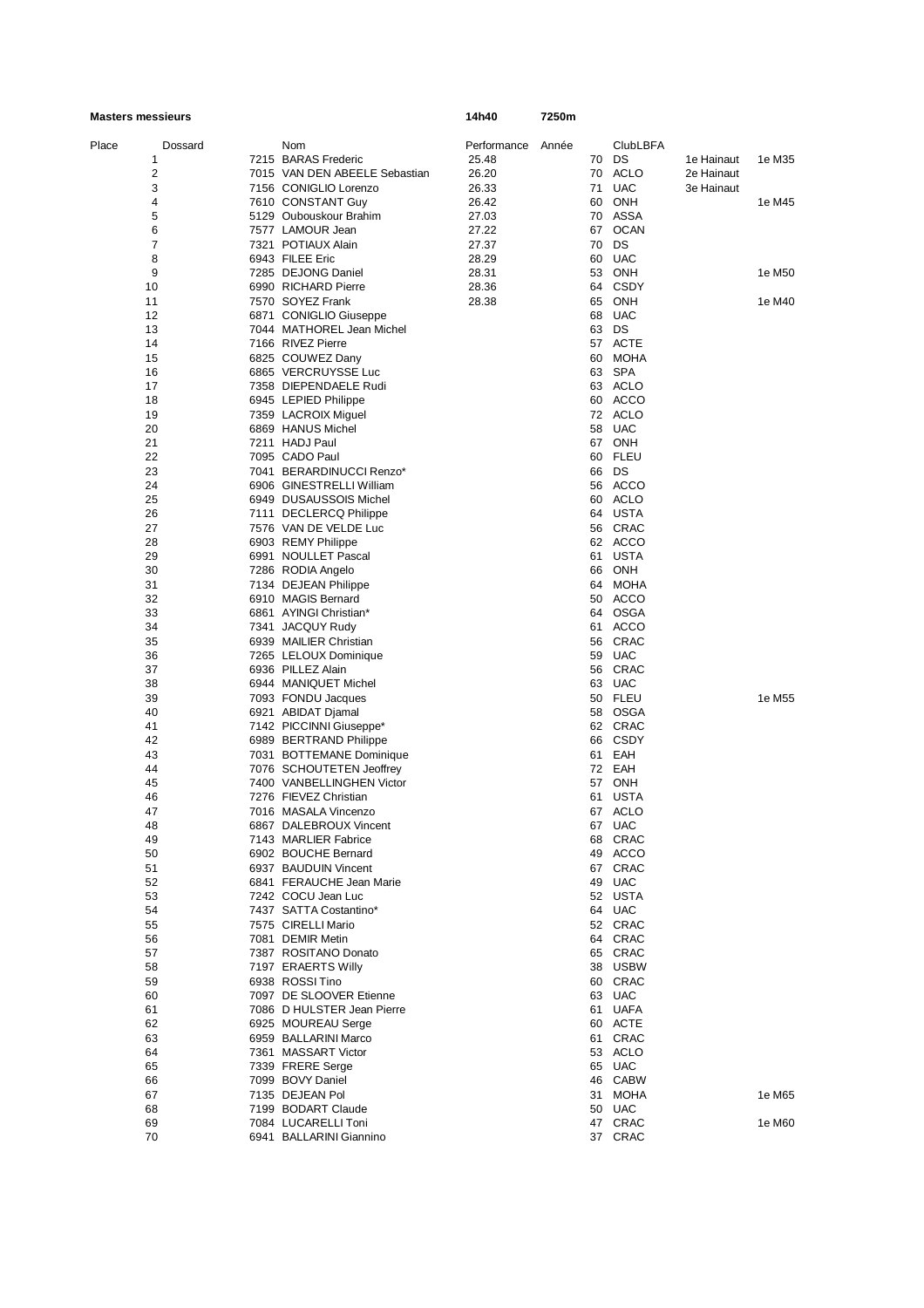## **Seniors messieurs 15h15 10800m**

| Place | Dossard        | <b>Nom</b>              | Performance | Année |    | <b>ClubLBFA</b> |            |        |
|-------|----------------|-------------------------|-------------|-------|----|-----------------|------------|--------|
|       | 1              | 7053 FAILLE Gregory     | 36.56       |       | 72 | DS              | 1e Hainaut |        |
|       | 2              | 2766 D HARVENG Nicolas  | 37.17       |       | 83 | <b>ACLE</b>     | 2e Hainaut |        |
|       | 3              | 2917 MERDJI Tayeb*      | 37.27       |       | 80 | <b>CRAC</b>     | 3e Hainaut |        |
|       | 4              | 7283 DUPONT Eddy        | 38.26       |       | 69 | ONH             |            |        |
|       | 5              | 2698 VALLEE Francois    | 39.13       |       | 80 | DS              |            |        |
|       | 6              | 2791 DECOURTY Jimmy     | 40.03       |       | 74 | DS              |            |        |
|       | $\overline{7}$ | 2956 TLATI Abdelhakim*  | 40.21       |       | 88 | CRAC            | 1e Hainaut | espoir |
|       | 8              | 2696 GUELTON Gaetan     | 41.00       |       | 86 | DS              | 2e Hainaut | espoir |
|       | 9              | 2764 DE ROMREE Ghislain | 41.10       |       | 76 | <b>FLEU</b>     |            |        |
|       | 10             | 2721 BONNIER Vincent    | 41.30       |       | 83 | <b>ACLE</b>     |            |        |
|       | 11             | 2727 STEEN Frederic     |             |       | 86 | <b>UAC</b>      | 3e Hainaut | espoir |
|       | 12             | 2837 GALLEZ Gregory     |             |       | 74 | ONH             |            |        |
|       | 13             | 3007 DOMINA Antonino    |             |       | 80 | <b>DS</b>       |            |        |
|       | 14             | 2583 SAMYN Geoffrey     |             |       | 81 | <b>JSMC</b>     |            |        |
|       | 15             | 9811 ZABATA Abdoul      |             |       | 88 | CRAC            |            |        |
|       | 16             | 2853 DUTRIFOY Alexandre |             |       | 73 | CRAC            |            |        |
|       | 17             | 2826 ELOY Aurelien      |             |       | 85 | <b>UAC</b>      |            |        |
|       | 18             | 2694 GERARD William     |             |       | 82 | DS              |            |        |
|       | 19             | 2961 EMERE Benjamin     |             |       | 82 | DS              |            |        |
|       | 20             | 2783 SOHNLE Erich       |             |       | 80 | ONH             |            |        |
|       | 21             | 6866 VERHAEGHE Patrick  |             |       | 59 | <b>JSMC</b>     |            |        |
|       | 22             | 2814 DELRIVIERE Hubert  |             |       | 87 | <b>UAFA</b>     |            |        |
|       | 23             | 2558 LEDUC Sebastien    |             |       | 85 | <b>FLEU</b>     |            |        |
|       | 24             | 2935 ALLARD Francois    |             |       | 87 | <b>USTA</b>     |            |        |
|       | 25             | 2763 RIGUELLE Francois  |             |       | 81 | <b>FLEU</b>     |            |        |
|       | 26             | 2847 ROMAIN Thomas      |             |       | 81 | <b>FLEU</b>     |            |        |
|       | 27             | 2844 RENARD Gregory     |             |       | 88 | USTA            |            |        |
|       |                |                         |             |       |    |                 |            |        |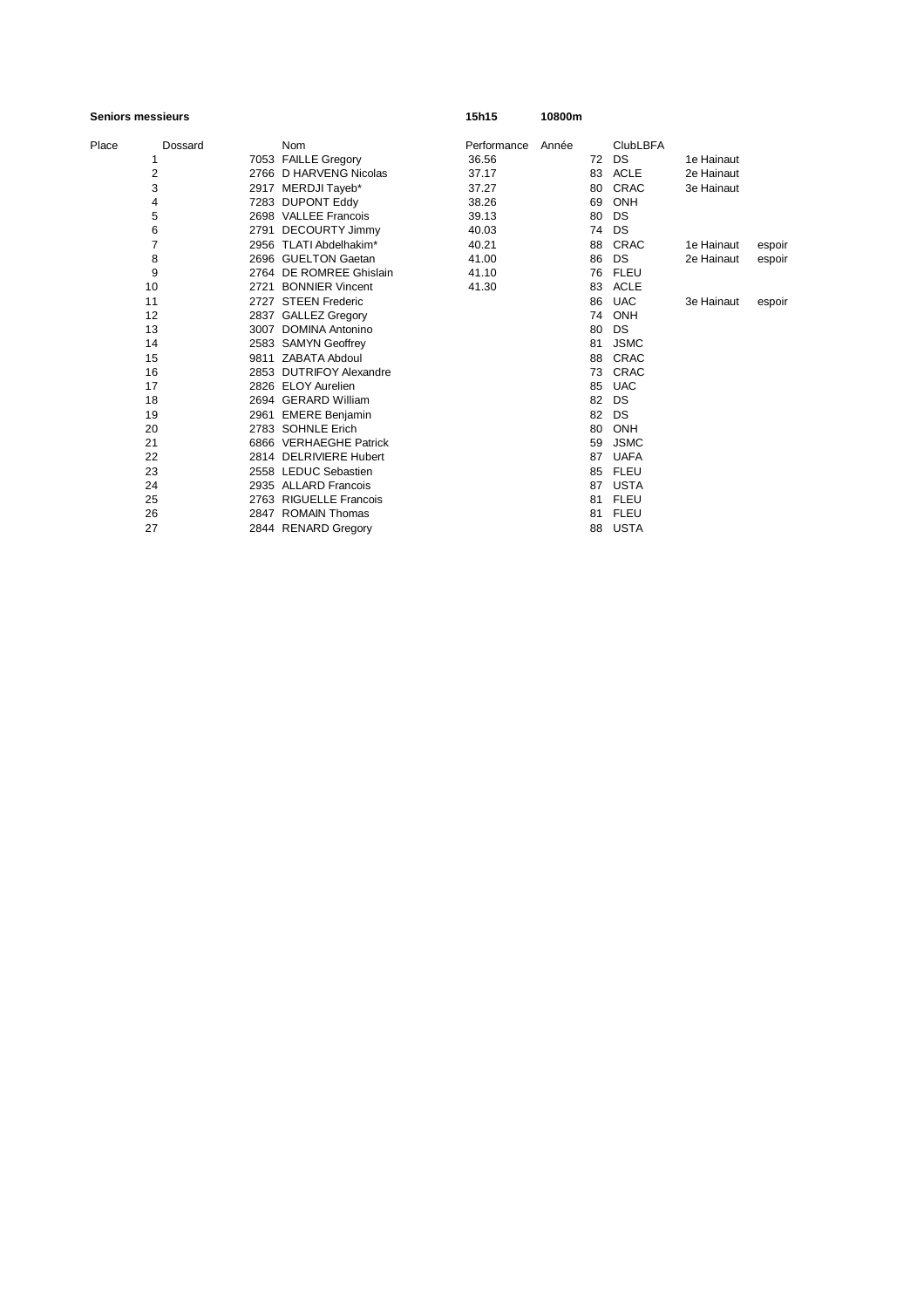| Catégorie<br><b>Benjamins Garçons</b> | <b>Place</b><br>Club<br>1 CRAC<br>2 UAFA<br>3 MOHA<br>4 EAH<br>5 ONH<br>6 ACLO<br>7 JSMC<br>8 DS<br>9 UAC | Calcul<br>2+6+6<br>$12 + 2 + 4$<br>$13 + 1 + 5$<br>$3 + 11 + 9$<br>$4 + 17 + 3$<br>$1 + 16 + 8$<br>$8 + 10 + 10$<br>$7 + 18 + 11$<br>$22+12+7$ | <b>Total</b><br>14<br>18<br>19<br>23<br>24<br>25<br>28<br>36<br>41 |
|---------------------------------------|-----------------------------------------------------------------------------------------------------------|------------------------------------------------------------------------------------------------------------------------------------------------|--------------------------------------------------------------------|
| <b>Pupilles Garçons</b>               | 1 UAC                                                                                                     | $7 + 6 + 1$                                                                                                                                    | 14                                                                 |
|                                       | 2 UAFA                                                                                                    | $5 + 2 + 11$                                                                                                                                   | 18                                                                 |
|                                       | 3 DS                                                                                                      | $10+11+3$                                                                                                                                      | 24                                                                 |
|                                       | 4 ONH                                                                                                     | $4 + 12 + 17$                                                                                                                                  | 33                                                                 |
|                                       | 5 ACLE                                                                                                    | $9+15+10$                                                                                                                                      | 34                                                                 |
|                                       | 6 EAH                                                                                                     | $1+14+22$                                                                                                                                      | 37                                                                 |
|                                       | 7 MOHA                                                                                                    | $20+12+7$                                                                                                                                      | 39                                                                 |
|                                       | 8 CRAC                                                                                                    | $16 + 18 + 19$                                                                                                                                 | 53                                                                 |
|                                       | 9 JSMC                                                                                                    | $26 + 8 + 24$                                                                                                                                  | 58                                                                 |
| Minimes Garçons                       | 1 MOHA                                                                                                    | $3 + 2 + 1$                                                                                                                                    | 6                                                                  |
|                                       | 2 UAFA                                                                                                    | $4 + 6 + 9$                                                                                                                                    | 19                                                                 |
|                                       | 3 UAC                                                                                                     | $1+8+14$                                                                                                                                       | 23                                                                 |
|                                       | 4 EAH                                                                                                     | $9+10+11$                                                                                                                                      | 30                                                                 |
|                                       | 5 CRAC                                                                                                    | $21 + 8 + 5$                                                                                                                                   | 34                                                                 |
|                                       | 6 JSMC                                                                                                    | $13 + 12 + 11$                                                                                                                                 | 36                                                                 |
|                                       | 7 ACLO                                                                                                    | $7+22+24$                                                                                                                                      | 53                                                                 |
| Cadets Garçons                        | 1 ONH                                                                                                     | $1+11+13$                                                                                                                                      | 25                                                                 |
|                                       | 2 OSGA                                                                                                    | $6+17+22$                                                                                                                                      | 45                                                                 |
|                                       | 3 JSMC                                                                                                    | $15+19+21$                                                                                                                                     | 55                                                                 |
| Scolaires Garçons                     | 1 OSGA                                                                                                    | $1+6+13$                                                                                                                                       | 20                                                                 |
| Juniores Garçons                      | Pas attribué                                                                                              |                                                                                                                                                |                                                                    |
| <b>Masters Hommes</b>                 | 1 DS                                                                                                      | $1+7+13$                                                                                                                                       | 21                                                                 |
|                                       | 2 UAC                                                                                                     | $3 + 8 + 12$                                                                                                                                   | 23                                                                 |
|                                       | 3 ONH                                                                                                     | $4 + 9 + 11$                                                                                                                                   | 24                                                                 |
|                                       | 4 ACLO                                                                                                    | $2 + 17 + 19$                                                                                                                                  | 38                                                                 |
|                                       | 5 CRAC                                                                                                    | 27+35+37                                                                                                                                       | 99                                                                 |
|                                       | 6 USTA                                                                                                    | $26 + 29 + 46$                                                                                                                                 | 101                                                                |
|                                       | 7 MOHA                                                                                                    | $15 + 31 + 67$                                                                                                                                 | 113                                                                |
| <b>Cross Court Hommes</b>             | 1 UAC                                                                                                     | 2+4+9                                                                                                                                          | 15                                                                 |
|                                       | 2 DS                                                                                                      | $5 + 7 + 8$                                                                                                                                    | 20                                                                 |
|                                       | 3 ONH                                                                                                     | $10+12+22$                                                                                                                                     | 44                                                                 |
|                                       | 4 UAFA                                                                                                    | $11+18+21$                                                                                                                                     | 50                                                                 |
|                                       | 5 CRAC                                                                                                    | $14 + 27 + 32$                                                                                                                                 | 73                                                                 |
|                                       | 6 EAH                                                                                                     | $13+33+35$                                                                                                                                     | 81                                                                 |
| Seniors Hommes                        | 1 DS                                                                                                      | $1+5+6$                                                                                                                                        | 12                                                                 |
|                                       | 2 CRAC                                                                                                    | $3 + 7 + 15$                                                                                                                                   | 25                                                                 |
|                                       | 3 ONH                                                                                                     | $4 + 12 + 20$                                                                                                                                  | 36                                                                 |
|                                       | 4 FLEU                                                                                                    | $9 + 23 + 25$                                                                                                                                  | 57                                                                 |

Général Hommes Pas attribué